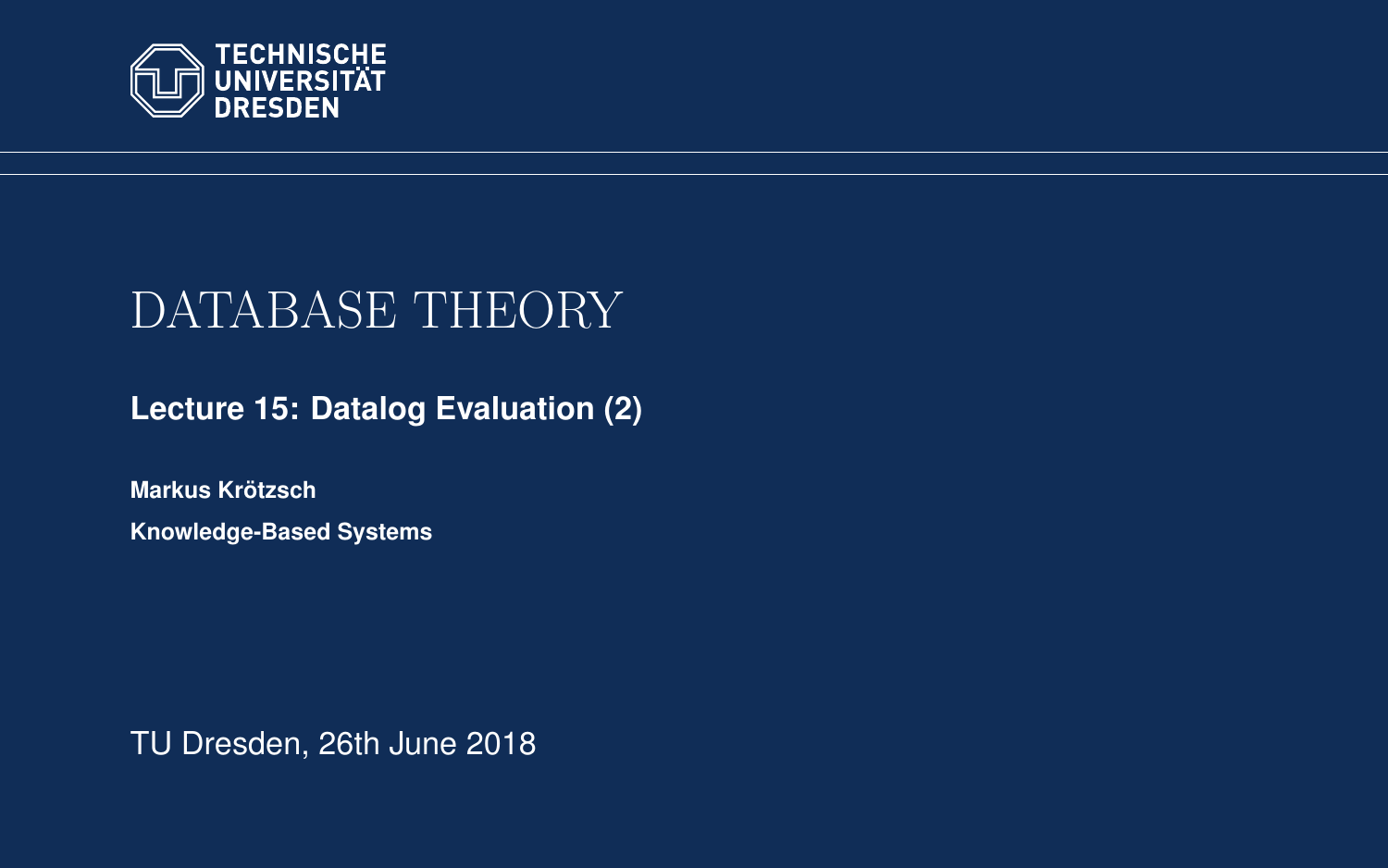#### Review: Datalog Evaluation

#### A rule-based recursive query language

```
father(alice, bob)
  mother(alice, carla)
           Parent(x, y) \leftarrow father(x, y)Parent(x, y) \leftarrow mother(x, y)SameGeneration(x, x)
SameGeneration(x, y) ← Parent(x, v) ∧ Parent(y, w) ∧ SameGeneration(v, w)
```
Perfect static optimisation for Datalog is undecidable

Datalog queries can be evaluated bottom-up or top-down

Simplest practical bottom-up technique: semi-naive evaluation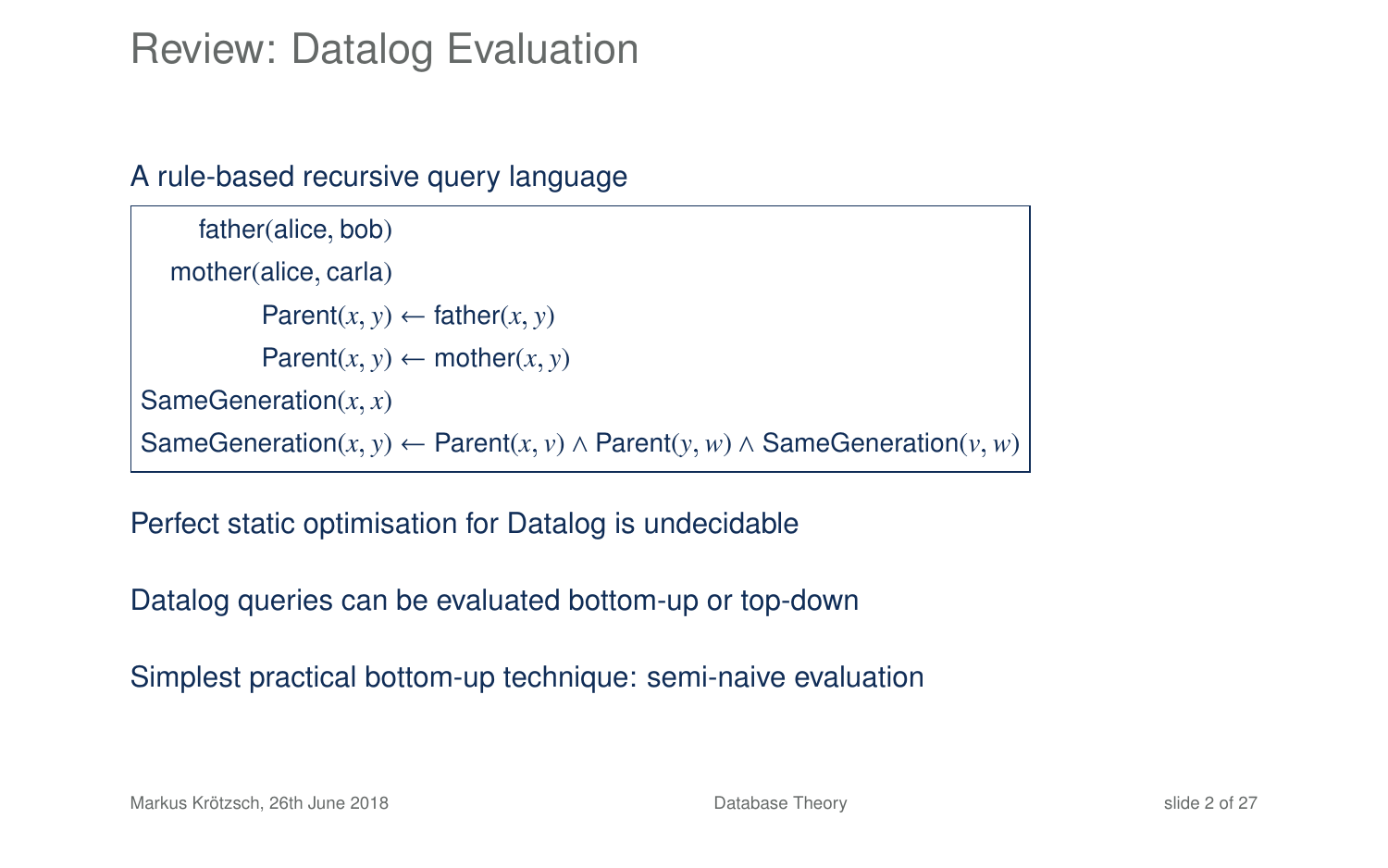#### Semi-Naive Evaluation: Example

\n- $$
e(1, 2) \quad e(2, 3) \quad e(3, 4) \quad e(4, 5)
$$
\n- (R1)  $T(x, y) \leftarrow e(x, y)$
\n- (R2.1)  $T(x, z) \leftarrow \Delta^i_T(x, y) \wedge T^i(y, z)$
\n- (R2.2')  $T(x, z) \leftarrow T^{i-1}(x, y) \wedge \Delta^i_T(y, z)$
\n

How many body matches do we need to iterate over?

 $T_P^0$ initialisation  $T_P^1$  = {T(1, 2), T(2, 3), T(3, 4), T(4, 5)} 4 × (*R*1)  $T_P^2 = T_P^1 \cup \{ \mathsf{T}(1, 3), \mathsf{T}(2, 4), \mathsf{T}(3, 5) \}$  3 × (*R*2.1)  $T_p^3 = T_p^2 \cup \{ \text{T}(1, 4), \text{T}(2, 5), \text{T}(1, 5) \}$  3 × (*R*2.1), 2 × (*R*2.2<sup>'</sup>)  $T_P^4 = T_P^3 = T_P^{\infty}$  $1 \times (R2.1), 1 \times (R2.2')$ 

In total, we considered 14 matches to derive 11 facts

Markus Krötzsch, 26th June 2018 [Database Theory](#page-0-0) slide 3 of 27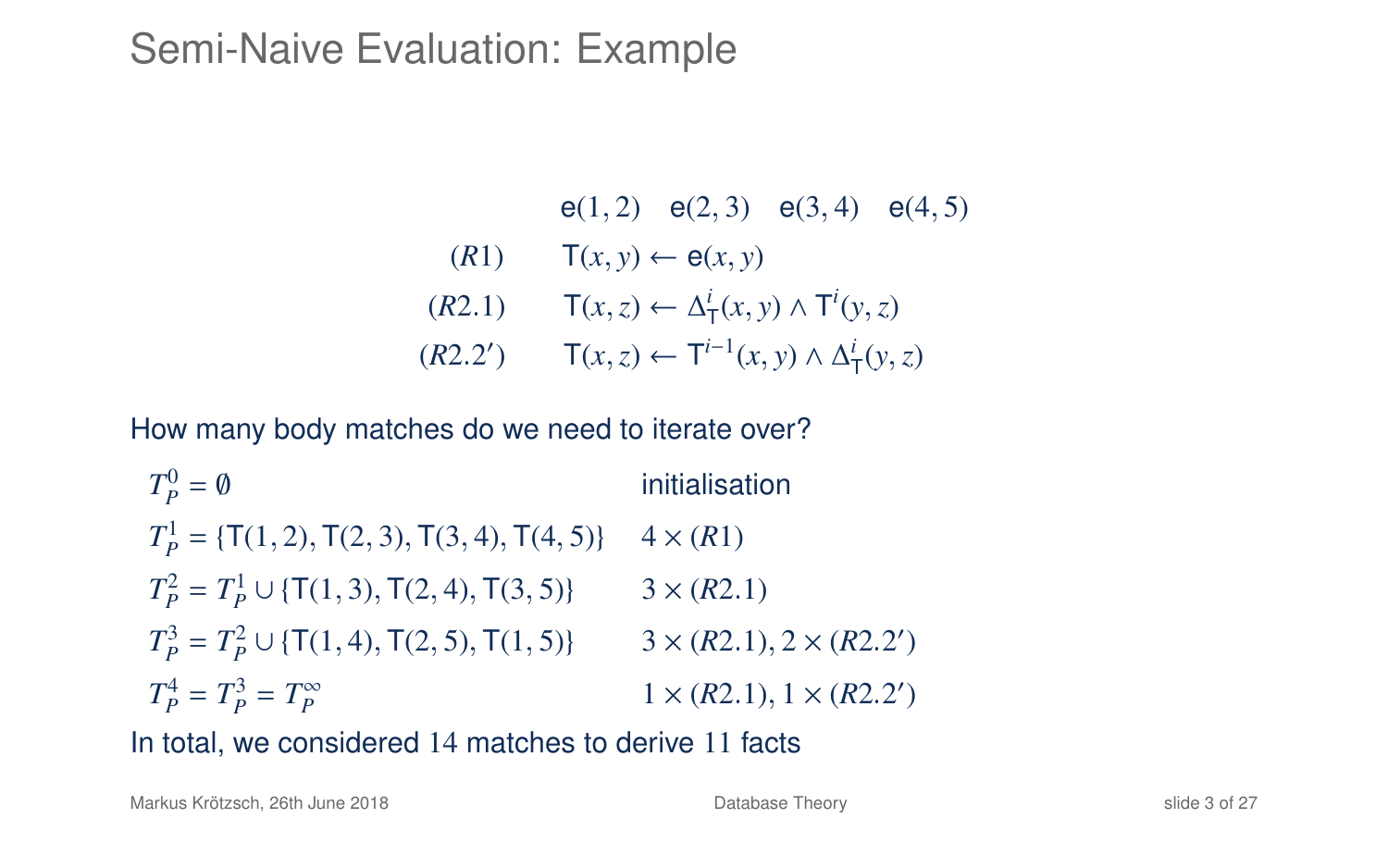# Semi-Naive Evaluation: Full Definition

In general, a rule of the form

 $H(\vec{x}) \leftarrow e_1(\vec{y}_1) \wedge \ldots \wedge e_n(\vec{y}_n) \wedge l_1(\vec{z}_1) \wedge l_2(\vec{z}_2) \wedge \ldots \wedge l_m(\vec{z}_m)$ 

is transformed into *m* rules

$$
H(\vec{x}) \leftarrow e_1(\vec{y}_1) \land \dots \land e_n(\vec{y}_n) \land \Delta_{l_1}^i(\vec{z}_1) \land l_2^i(\vec{z}_2) \land \dots \land l_m^i(\vec{z}_m)
$$
  
\n
$$
H(\vec{x}) \leftarrow e_1(\vec{y}_1) \land \dots \land e_n(\vec{y}_n) \land l_1^{i-1}(\vec{z}_1) \land \Delta_{l_2}^i(\vec{z}_2) \land \dots \land l_m^i(\vec{z}_m)
$$
  
\n...  
\n
$$
H(\vec{x}) \leftarrow e_1(\vec{y}_1) \land \dots \land e_n(\vec{y}_n) \land l_1^{i-1}(\vec{z}_1) \land l_2^{i-1}(\vec{z}_2) \land \dots \land \Delta_{l_m}^i(\vec{z}_m)
$$

Advantages and disadvantages:

- Huge improvement over naive evaluation
- Some redundant computations remain (see example)
- Some overhead for implementation (store level of entailments)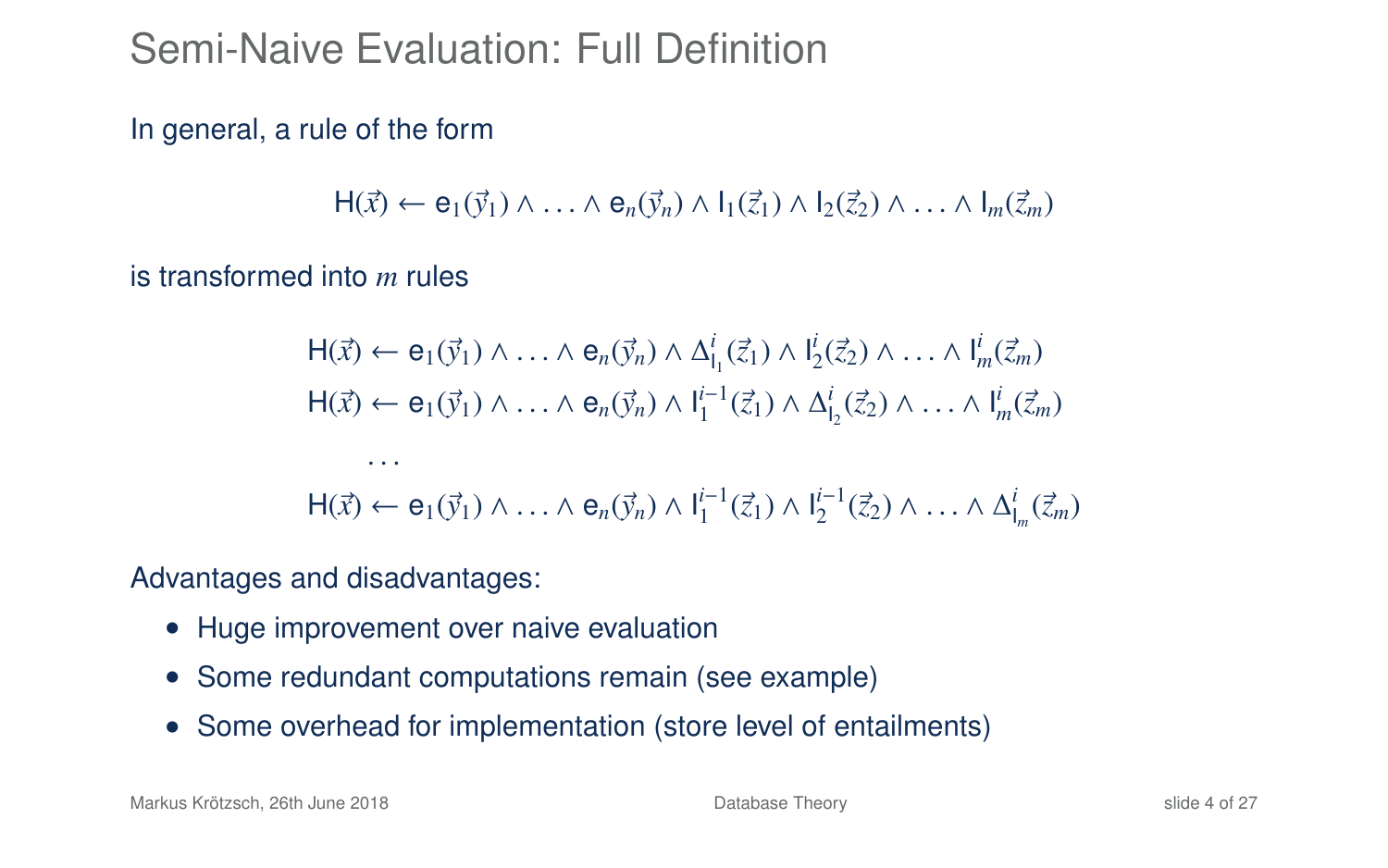#### Top-Down Evaluation

**Idea:** we may not need to compute all derivations to answer a particular query

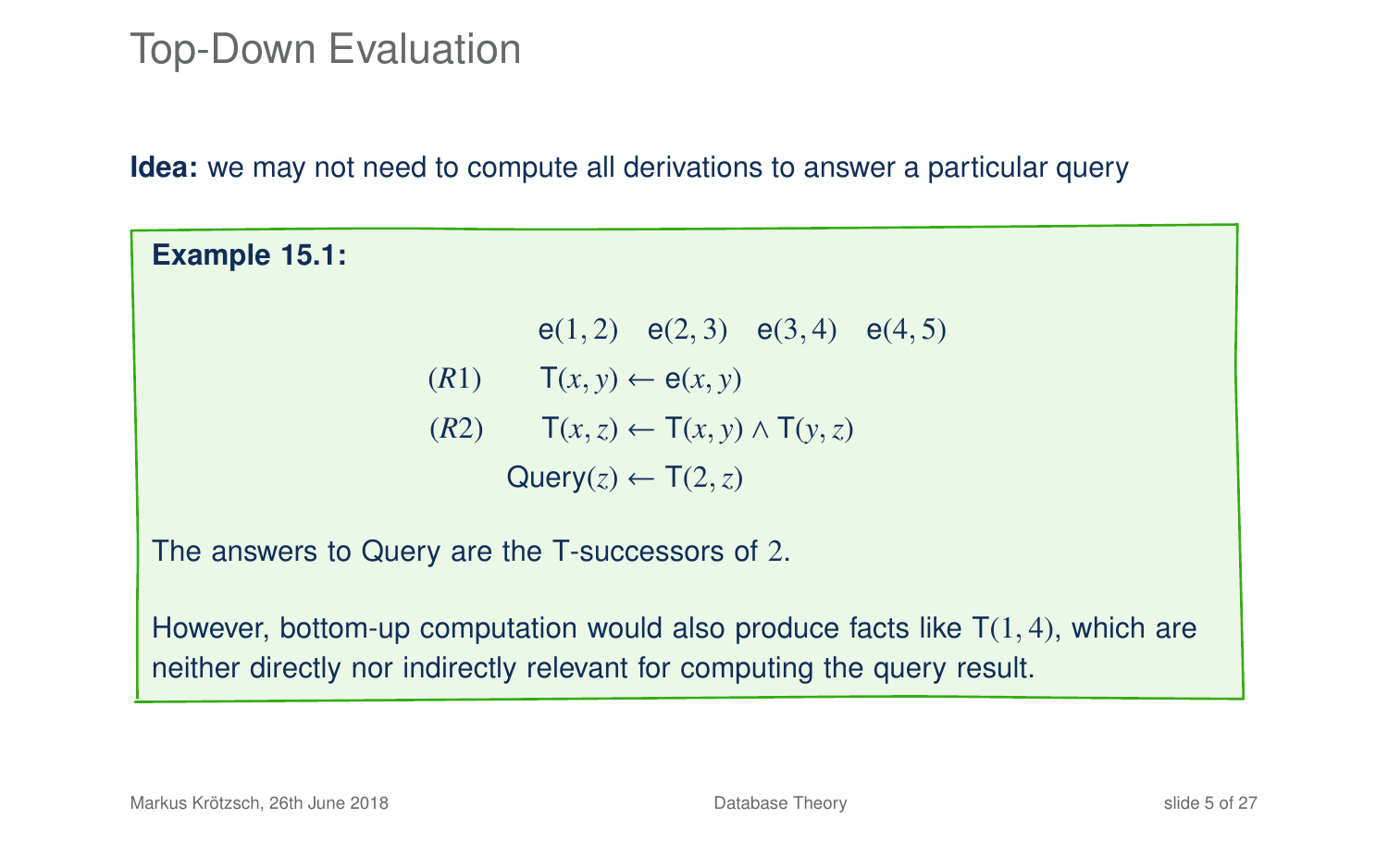# **Assumption**

**Assumption:** For all techniques presented in this lecture, we assume that the given Datalog program is safe.

- This is without loss of generality (as shown in exercise).
- One can avoid this by adding more cases to algorithms.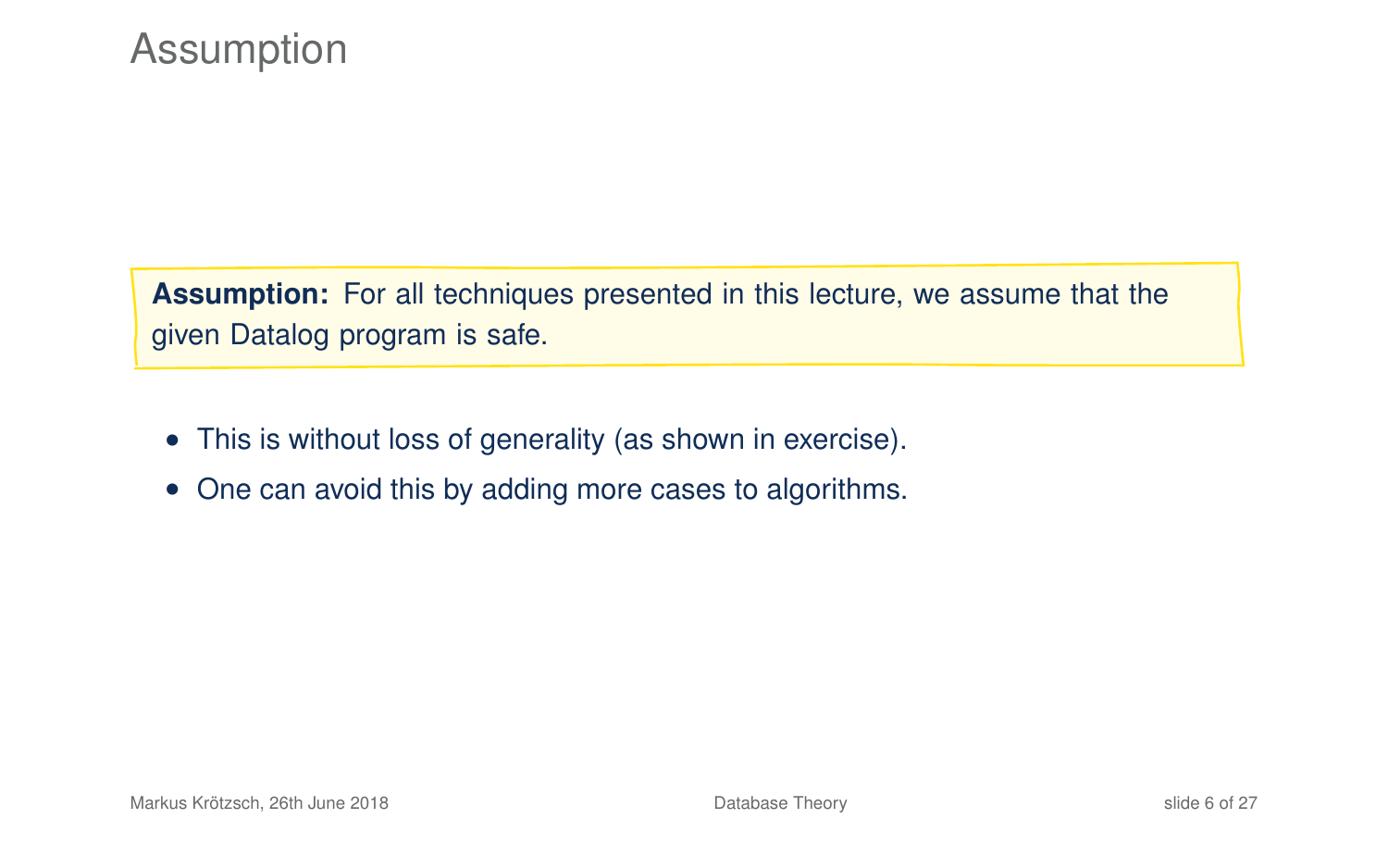# Query-Subquery (QSQ)

QSQ is a technique for organising top-down Datalog query evaluation

#### **Main principles:**

- Apply backward chaining/resolution: start with query, find rules that can derive query, evaluate body atoms of those rules (subqueries) recursively
- Evaluate intermediate results "set-at-a-time" (using relational algebra on tables)
- Evaluate queries in a "data-driven" way, where operations are applied only to newly computed intermediate results (similar to idea in semi-naive evaluation)
- "Push" variable bindings (constants) from heads (queries) into bodies (subqueries)
- "Pass" variable bindings (constants) "sideways" from one body atom to the next

Details can be realised in several ways.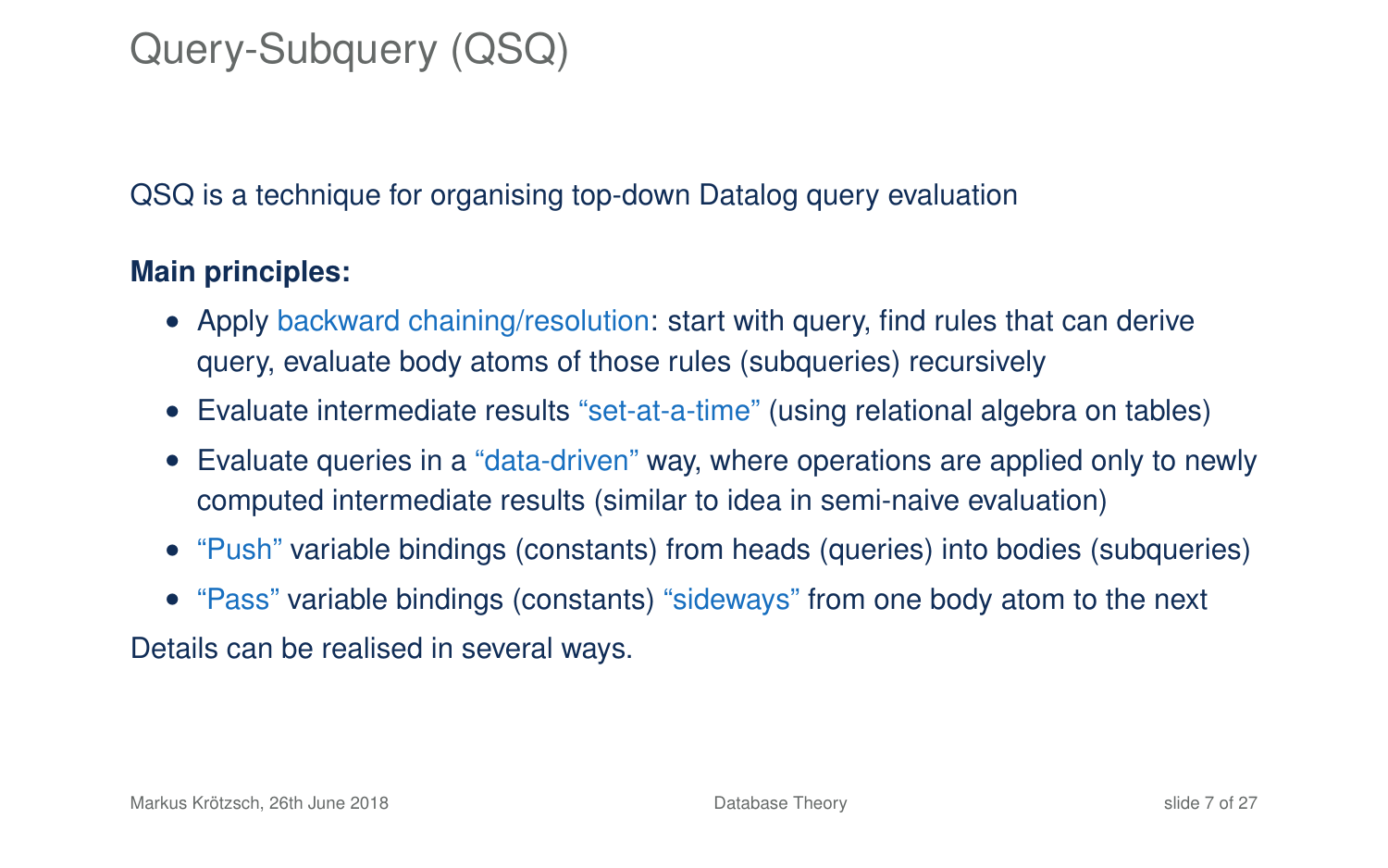#### **Adornments**

To guide evaluation, we distinguish free and bound parameters in a predicate.

**Example 15.2:** If we want to derive atom  $T(2, z)$  from the rule  $T(x, z) \leftarrow T(x, y) \land T(x, z)$  $T(y, z)$ , then *x* will be bound to 2, while *z* is free.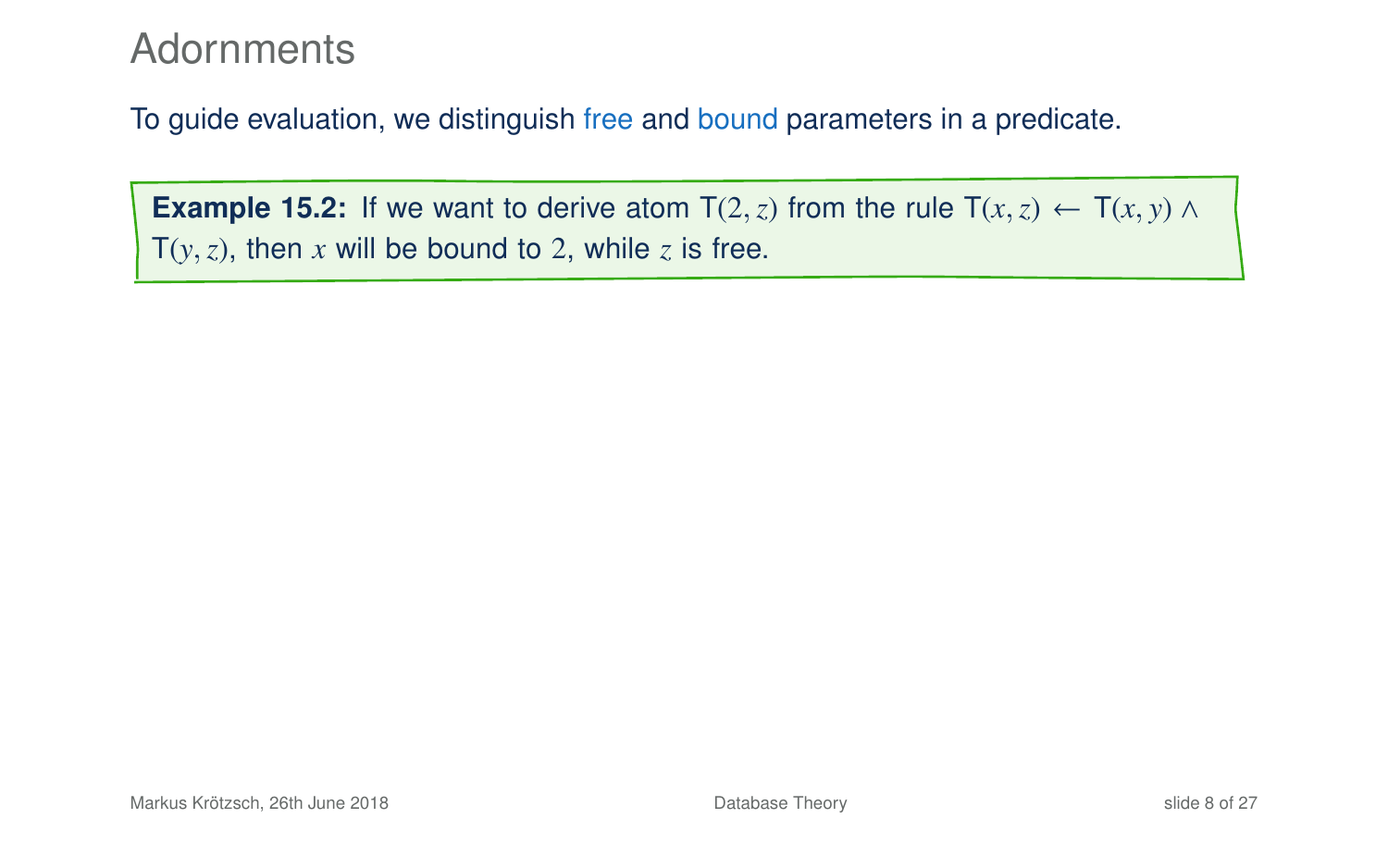#### **Adornments**

To guide evaluation, we distinguish free and bound parameters in a predicate.

**Example 15.2:** If we want to derive atom  $T(2, z)$  from the rule  $T(x, z) \leftarrow T(x, y) \wedge T(x, z)$  $T(y, z)$ , then *x* will be bound to 2, while *z* is free.

We use adornments to denote the free/bound parameters in predicates.

**Example 15.3:**

$$
\mathsf{T}^{bf}(x,z) \leftarrow \mathsf{T}^{bf}(x,y) \wedge \mathsf{T}^{bf}(y,z)
$$

- since x is bound in the head, it is also bound in the first atom
- any match for the first atom binds *y*, so *y* is bound when evaluating the second atom (in left-to-right evaluation)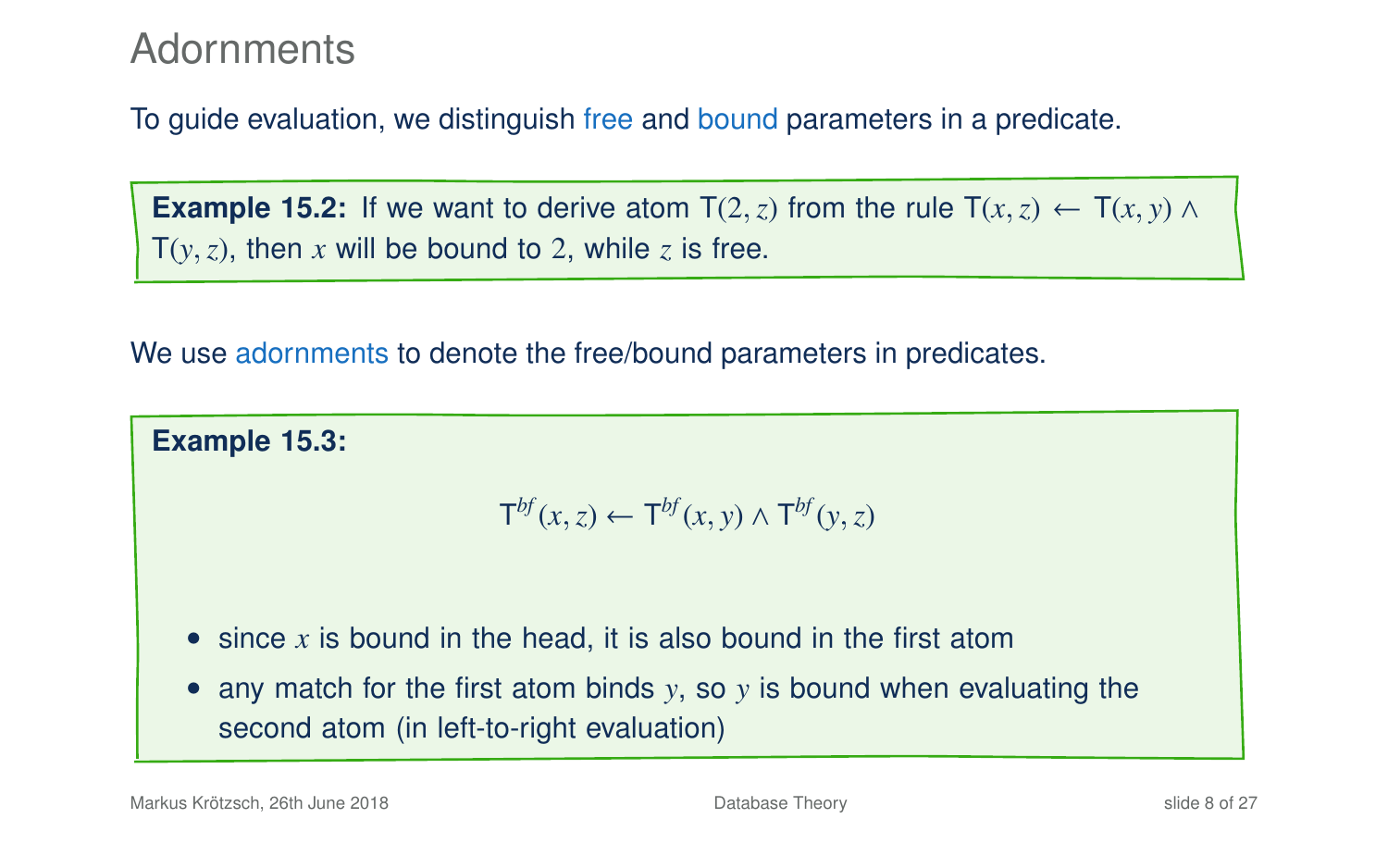#### Adornments: Examples

The adornment of the head of a rule determines the adornments of the body atoms:

$$
\mathsf{R}^{bbb}(x, y, z) \leftarrow \mathsf{R}^{bbf}(x, y, v) \land \mathsf{R}^{bbb}(x, v, z)
$$
  

$$
\mathsf{R}^{fbf}(x, y, z) \leftarrow \mathsf{R}^{fbf}(x, y, v) \land \mathsf{R}^{bbf}(x, v, z)
$$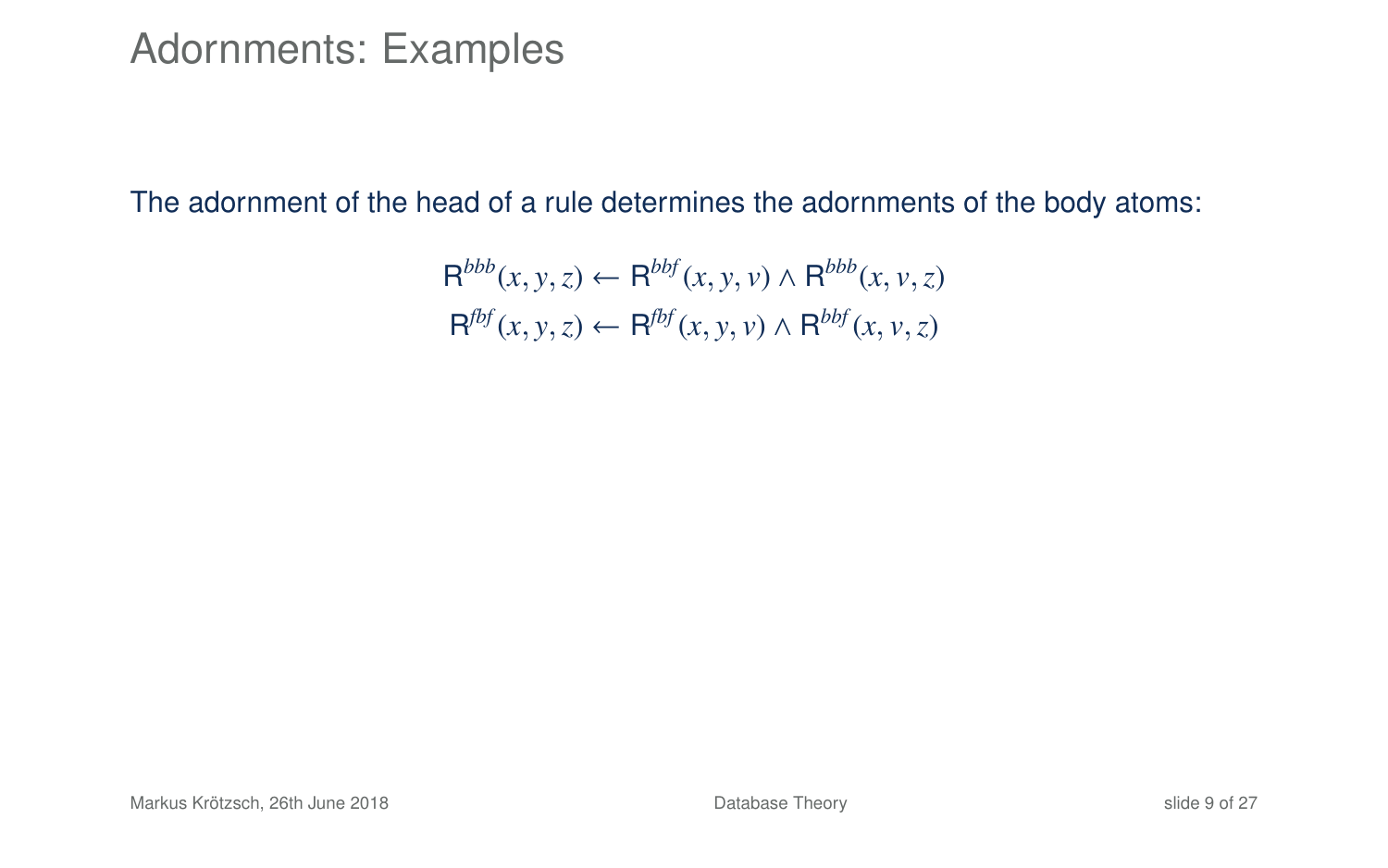#### Adornments: Examples

The adornment of the head of a rule determines the adornments of the body atoms:

$$
R^{bbb}(x, y, z) \leftarrow R^{bbf}(x, y, v) \land R^{bbb}(x, v, z)
$$
  

$$
R^{fbf}(x, y, z) \leftarrow R^{fbf}(x, y, v) \land R^{bbf}(x, v, z)
$$

The order of body predicates affects the adornment:

$$
\mathbf{S}^{f\!f\!f}(x, y, z) \leftarrow \mathbf{T}^{f\!f}(x, v) \land \mathbf{T}^{f\!f}(y, w) \land \mathbf{R}^{b\!f}(v, w, z)
$$

$$
\mathbf{S}^{f\!f\!f}(x, y, z) \leftarrow \mathbf{R}^{f\!f\!f}(v, w, z) \land \mathbf{T}^{f\!b}(x, v) \land \mathbf{T}^{f\!b}(y, w)
$$

 $\rightarrow$  For optimisation, some orders might be better than others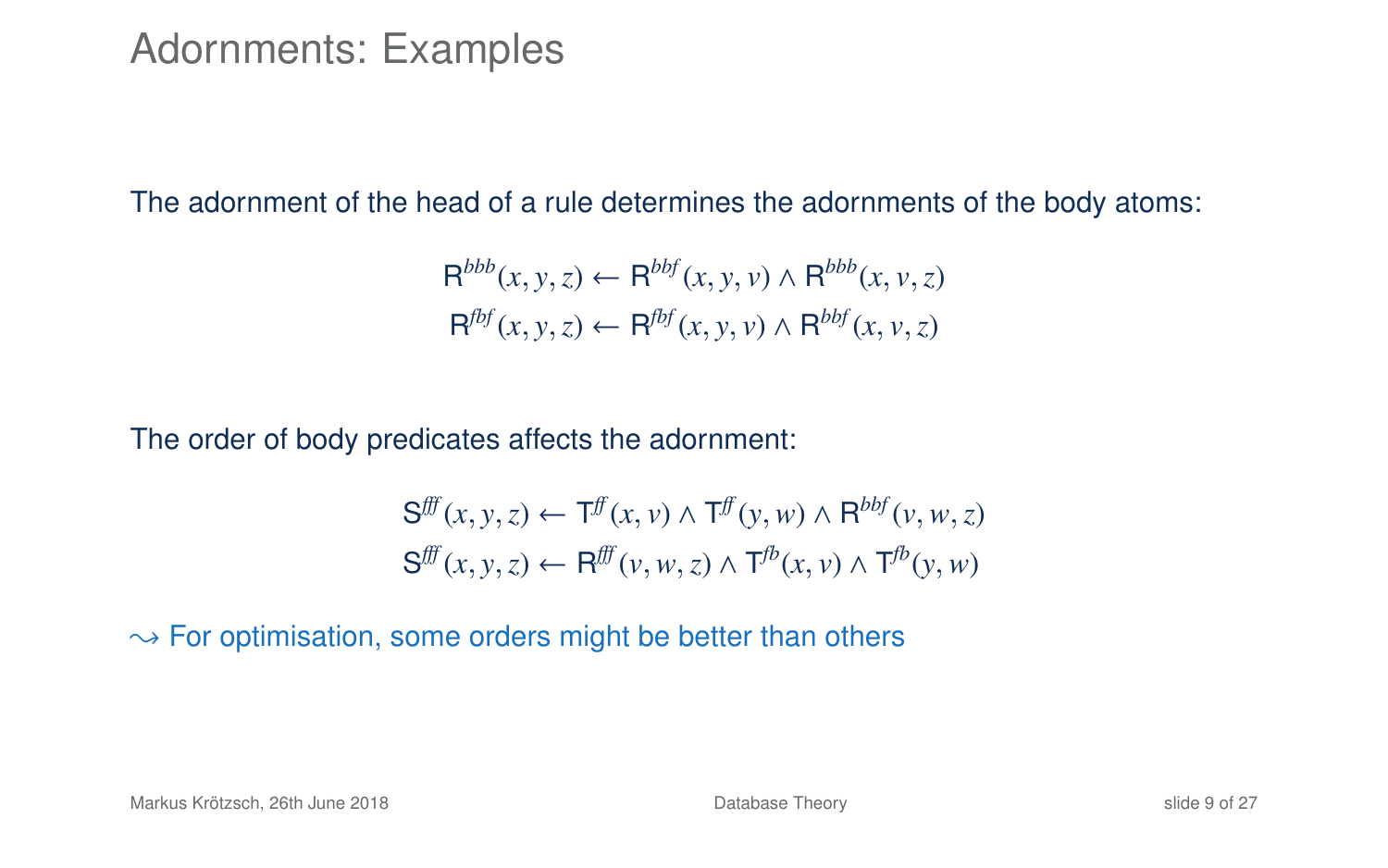# Auxiliary Relations for QSQ

To control evaluation, we store intermediate results in auxiliary relations.

When we "call" a rule with a head where some variables are bound, we need to provide the bindings as input  $\sim$  for adorned relation R $^a$ , we use an auxiliary relation input $^a_{\mathsf{R}}$  $\sim$  arity of input<sub>R</sub><sup> $\alpha$ </sup> = number of *b* in  $\alpha$ 

The result of calling a rule should be the "completed" input, with values for the unbound variables added

 $\sim$  for adorned relation  $\mathsf{R}^{\alpha},$  we use an auxiliary relation output $^{\alpha}_{\mathsf{R}}$ 

 $\rightarrow$  arity of output $_{\mathsf{R}}^{\alpha}$  = arity of R (= length of  $\alpha$ )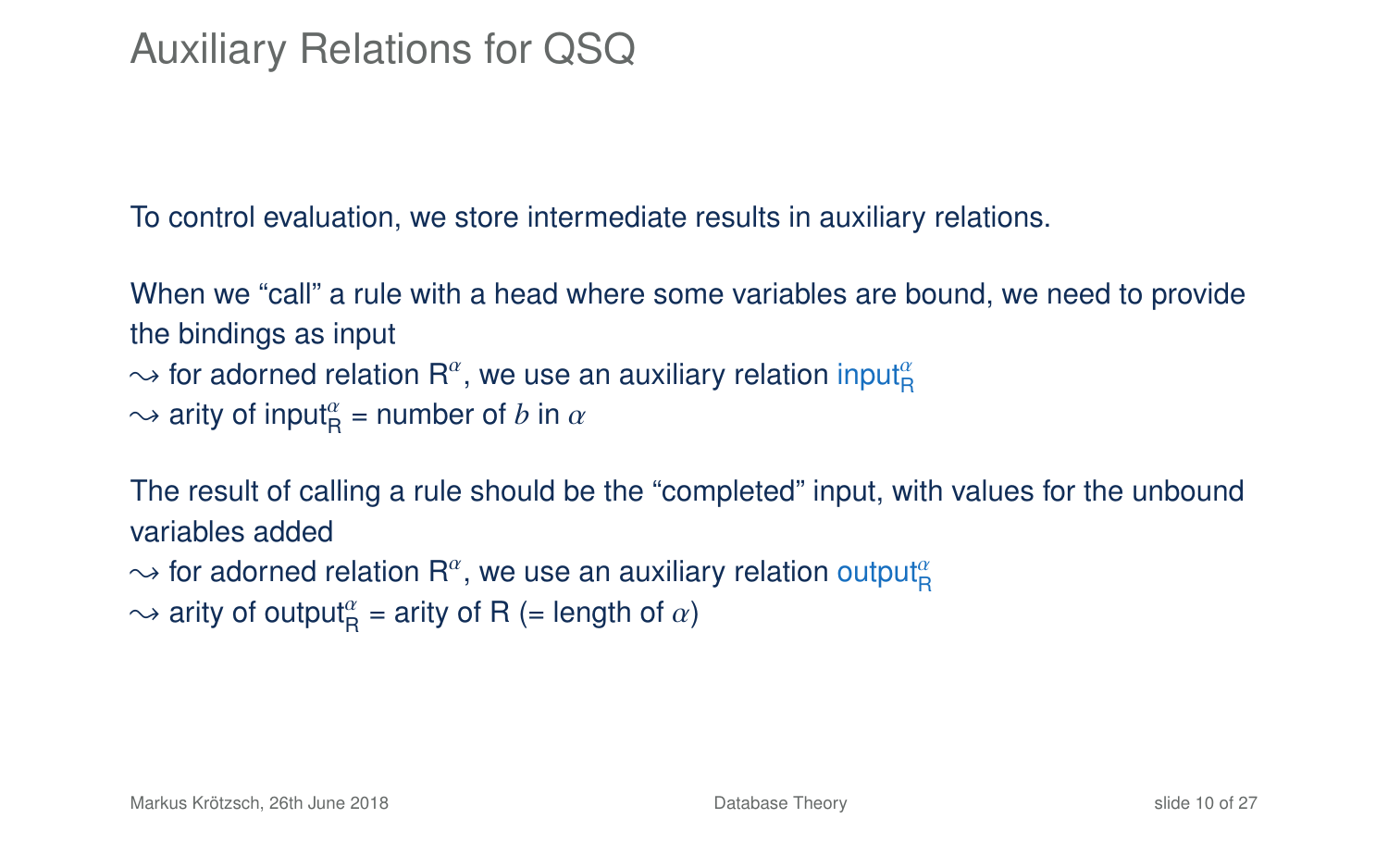# Auxiliary Relations for QSQ (2)

When evaluating body atoms from left to right, we use supplementary relations sup*<sup>i</sup>*  $\rightarrow$  bindings required to evaluate rest of rule after the *i*th body atom

 $\sim$  the first set of bindings  $\mathsf{sup}_0$  comes from input $^a_\mathsf{R}$ 

 $\sim$  the last set of bindings sup<sub>n</sub> go to output $^{\alpha}_{\rm R}$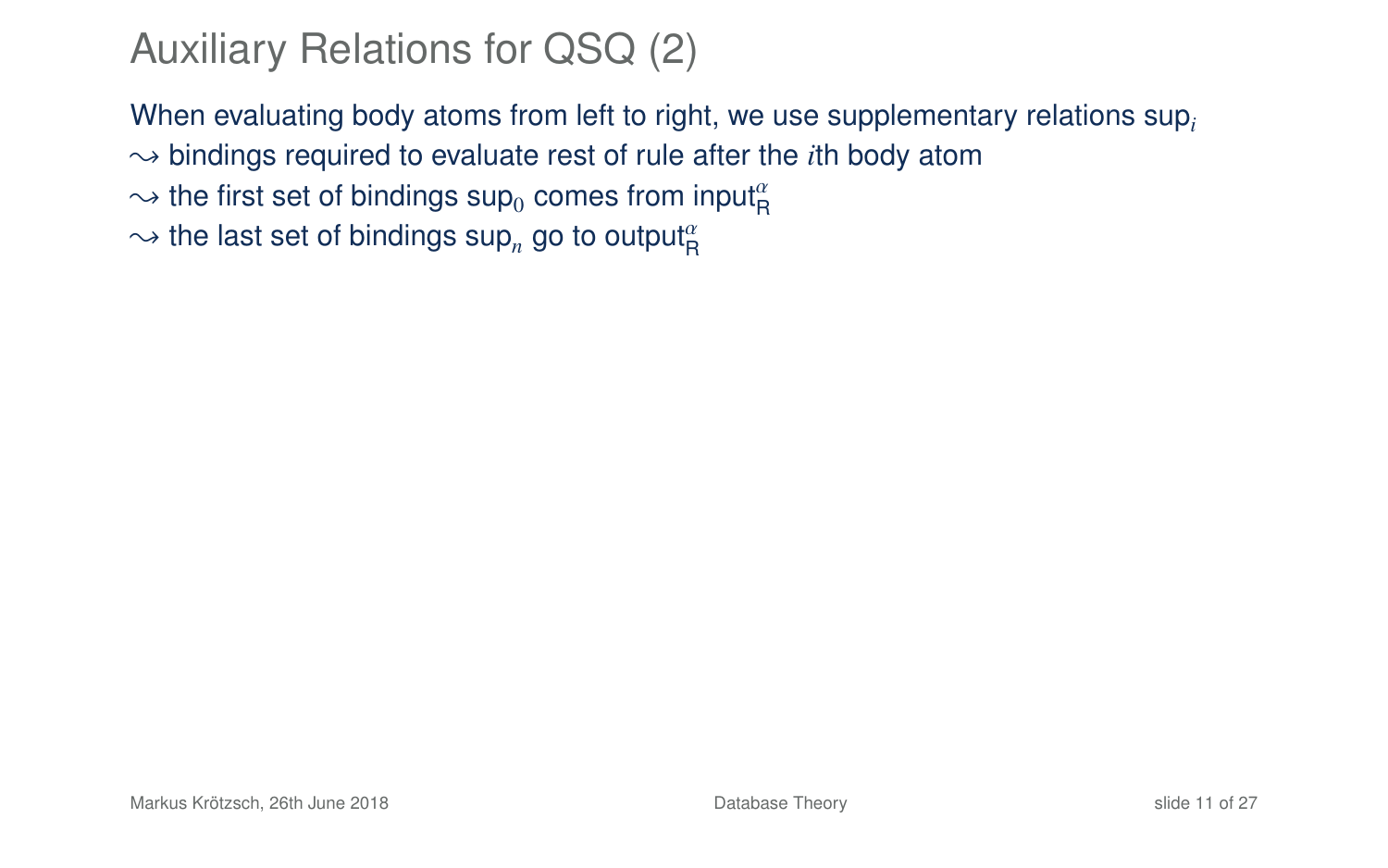# Auxiliary Relations for QSQ (2)

When evaluating body atoms from left to right, we use supplementary relations sup*<sup>i</sup>*  $\rightarrow$  bindings required to evaluate rest of rule after the *i*th body atom

 $\sim$  the first set of bindings  $\mathsf{sup}_0$  comes from input $^a_\mathsf{R}$ 

 $\sim$  the last set of bindings sup<sub>n</sub> go to output $^{\alpha}_{\rm R}$ 

**Example 15.4:**  $\mathsf{T}^{bf}(x, z) \leftarrow \mathsf{T}^{bf}(x, y) \wedge \mathsf{T}^{bf}(y, z)$  $\mathbb{R}$  1  $\mathbb{Z}$  1  $\text{input}_{\mathsf{T}}^{bf} \Rightarrow \text{sup}_{0}[x] \quad \text{sup}_{1}[x, y] \quad \text{sup}_{2}[x, z] \Rightarrow \text{output}_{\mathsf{T}}^{bf}$ •  $\sup_{0}[x]$  is copied from input<sup>bf</sup><sub>T</sub> $[x]$  (with some exceptions, see exercise) • sup<sub>1</sub> $[x, y]$  is obtained by joining tables sup<sub>0</sub> $[x]$  and output<sup>bf</sup><sub> $[T]$ </sub> $[x, y]$ • sup<sub>2</sub>[*x*,*z*] is obtained by joining tables sup<sub>1</sub>[*x*, *y*] and output<sup>*bf*</sup>[*y*, *z*] • output<sup>b</sup><sub>*I*</sub></sub> $[x, z]$  is copied from  $sup_2[x, z]$ (we use "named" notation like  $[x, y]$  to suggest what to join on; the relations are the same)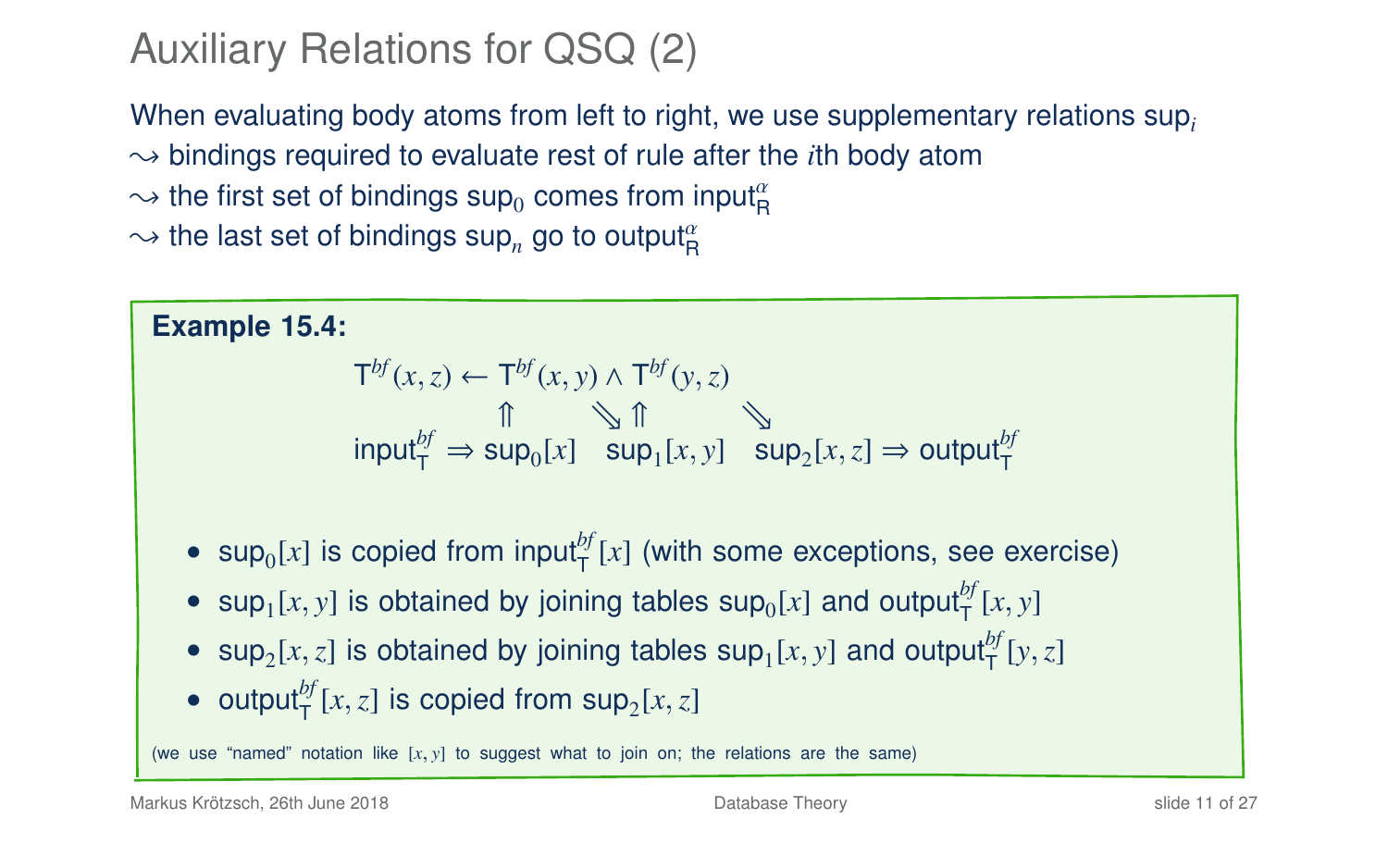# QSQ Evaluation

The set of all auxiliary relations is called a QSQ template (for the given set of adorned rules)

#### **General evaluation:**

- add new tuples to auxiliary relations until reaching a fixed point
- evaluation of a rule can proceed as sketched on previous slide
- in addition, whenever new tuples are added to a sup relation that feeds into an IDB atom, the input relation of this atom is extended to include all binding given by sup (may trigger subquery evaluation)
- $\rightarrow$  there are many strategies for implementing this general scheme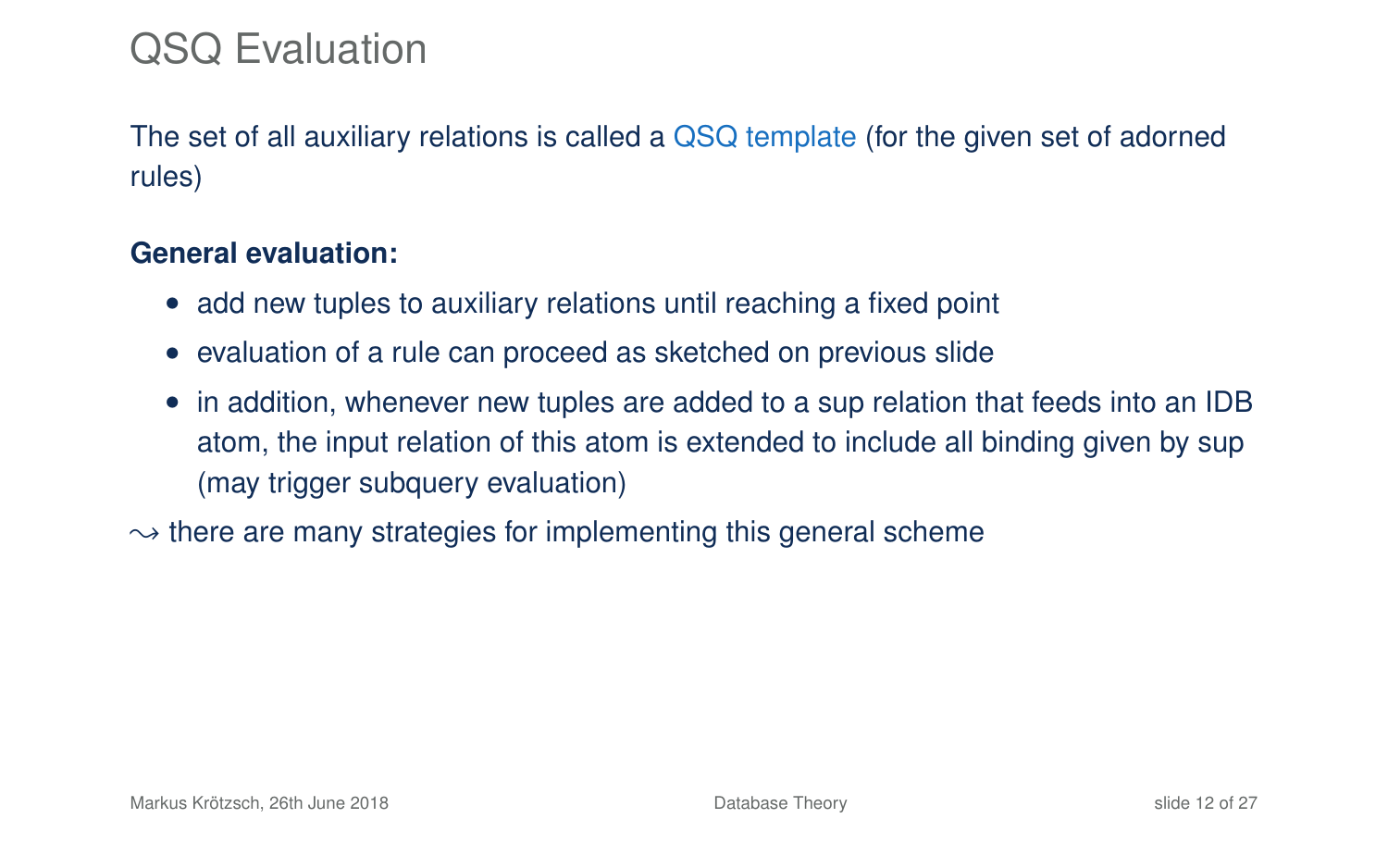# QSQ Evaluation

The set of all auxiliary relations is called a QSQ template (for the given set of adorned rules)

#### **General evaluation:**

- add new tuples to auxiliary relations until reaching a fixed point
- evaluation of a rule can proceed as sketched on previous slide
- in addition, whenever new tuples are added to a sup relation that feeds into an IDB atom, the input relation of this atom is extended to include all binding given by sup (may trigger subquery evaluation)
- $\rightarrow$  there are many strategies for implementing this general scheme

#### **Notation:**

• for an EDB atom  $A$ , we write  $A<sup>T</sup>$  for table that consists of all matches for  $A$  in the database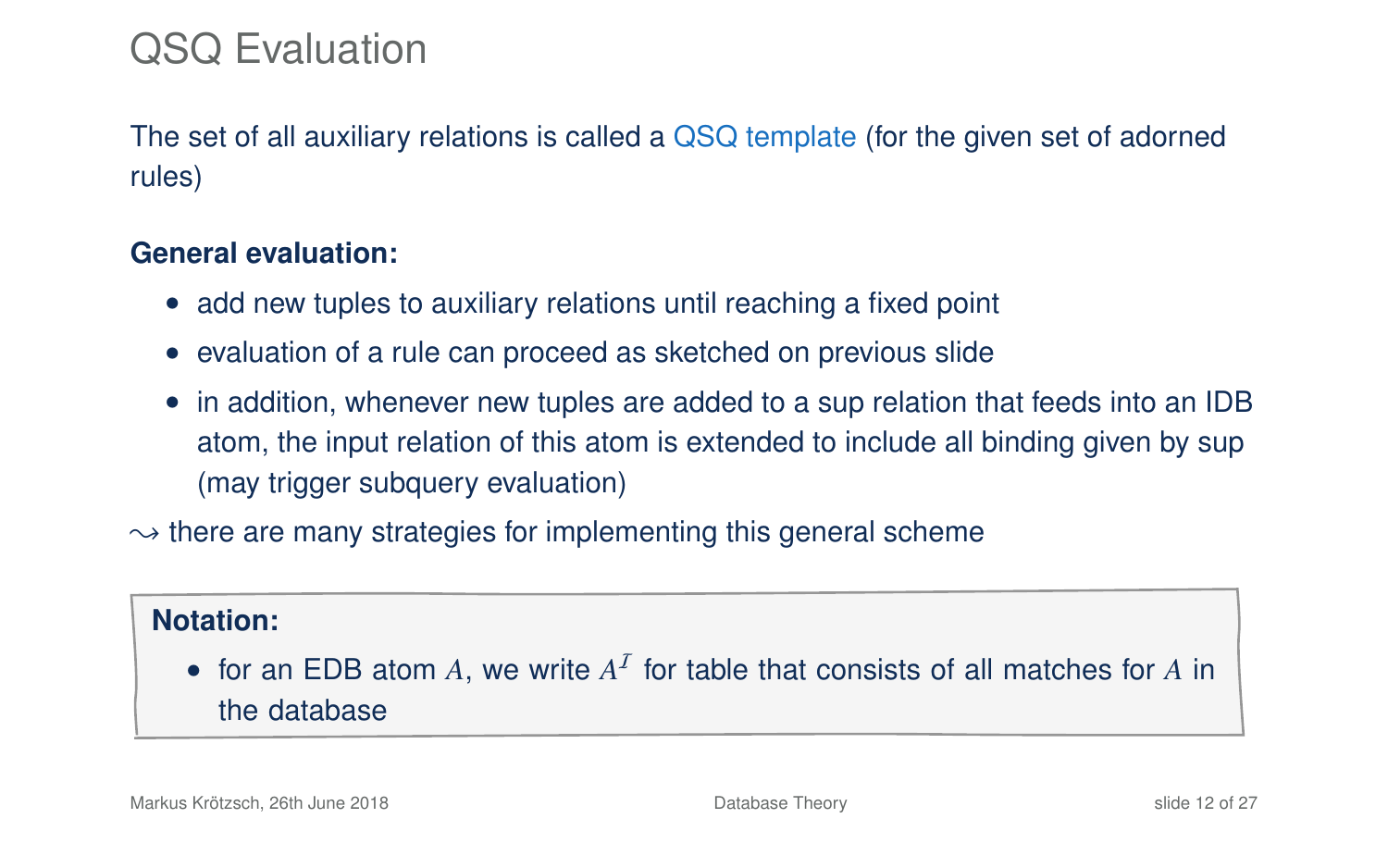### Recursive QSQ

#### Recursive QSQ (QSQR) takes a "depth-first" approach to QSQ

#### **Evaluation of single rule in QSQR:**

Given: adorned rule  $r$  with head predicate  $R^{\alpha}$ ; current values of all QSQ relations

- (1) Copy tuples input<sup> $\alpha$ </sup> (that unify with rule head) to sup<sup>*r*</sup>
- (2) For each body atom  $A_1, \ldots, A_n$ , do:
	- $-$  If *A<sub>i</sub>* is an EDB atom, compute sup*r*<sup>*i*</sup> as projection of sup<sub>*r*<sup>*i*</sup>−1</sub>  $\approx$  *A<sub>i</sub>*<sup>*I*</sup>  $\approx$  *A<sub>i</sub>*<sup>*I*</sup>  $\approx$  *A<sub>i</sub>*<sup>*I*</sup>  $\approx$  *A<sub>i</sub>*<sup>*I*</sup>  $\approx$  *Ai*<sup>*I*</sup>  $\approx$  *Ai*<sup>*I*</sup>  $\approx$  *Ai*<sup>*I*</sup>  $\approx$  *Ai*<sup>*I*</sup>  $\approx$  *Ai*
	- $-$  If  $A_i$  is an IDB atom with adorned predicate  $S^{\beta}$ :
		- (a) Add new bindings from  $\sup_{i=1}^r$ , combined with constants in  $A_i$ , to input $_{\rm S}^{\rm p}$
		- (b) If input<sup> $\beta$ </sup> changed, recursively evaluate all rules with head predicate  $S^{\beta}$
		- (c) Compute sup<sup>*r*</sup> as projection of sup $_{i-1}^r \bowtie$  output<sup>β</sup>

(3) Add tuples in  $\sup_n^r$  to output $^{\alpha}_{\text{R}}$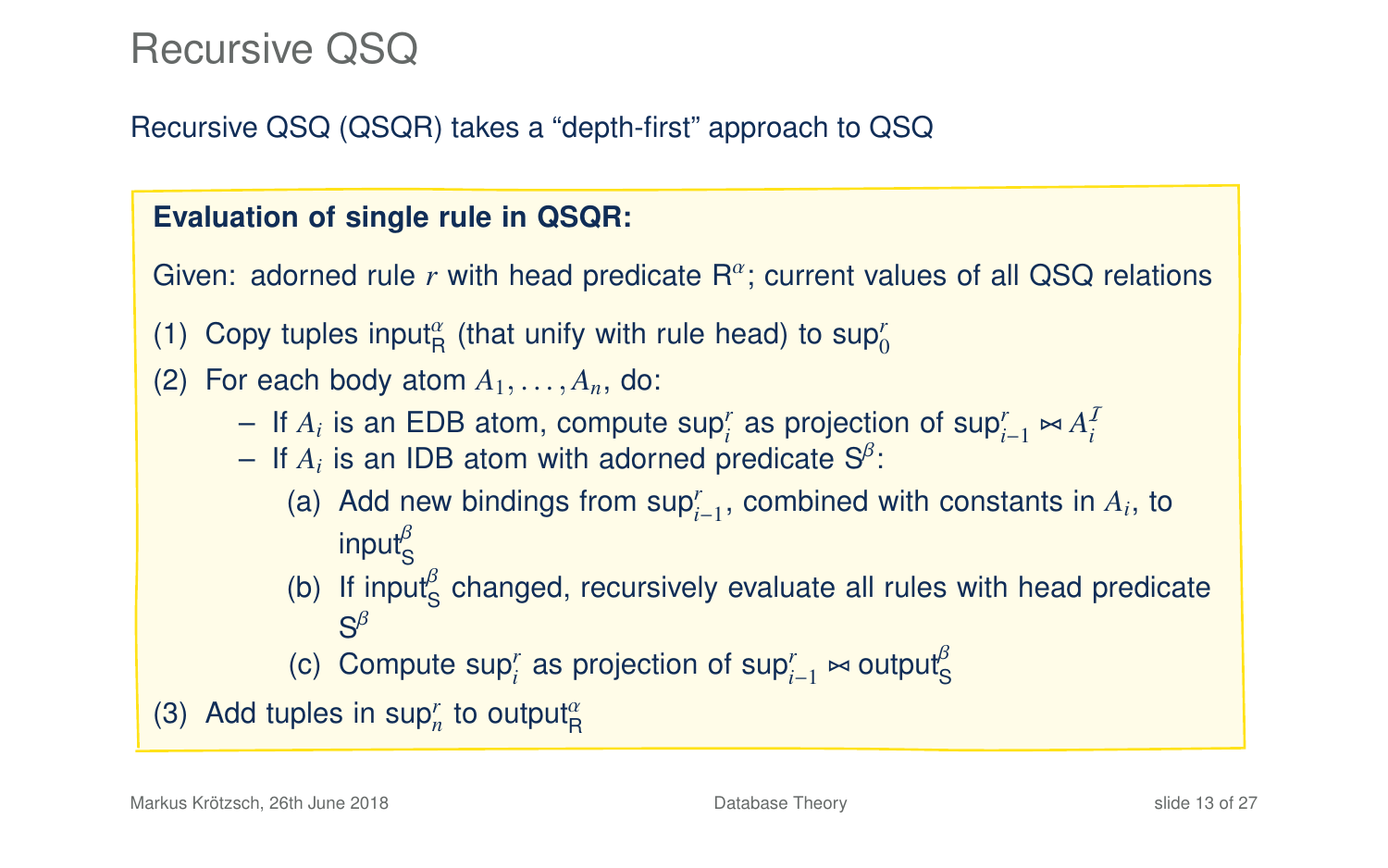# QSQR Algorithm

#### **Evaluation of query in QSQR:**

Given: a Datalog program P and a conjunctive query  $q[\vec{x}]$  (possibly with constants)

- (1) Create an adorned program  $P^a$ :
	- Turn the query  $q[\vec{x}]$  into an adorned rule Query<sup>ff...f</sup> $(\vec{x})$  ←  $q[\vec{x}]$ <br>– Becursively create adorned rules from rules in *P* for all ador
	- Recursively create adorned rules from rules in *P* for all adorned predicates in  $P^a$ .
- (2) Initialise all auxiliary relations to empty sets.
- (3) Evaluate the rule Query<sup> $f^f(f; x) \leftarrow q[\vec{x}]$ .<br>
Beneat until no new tuples are added</sup> Repeat until no new tuples are added to any QSQ relation.
- (4) Return output $_{\text{Query}}^{f^{f}...f}$ .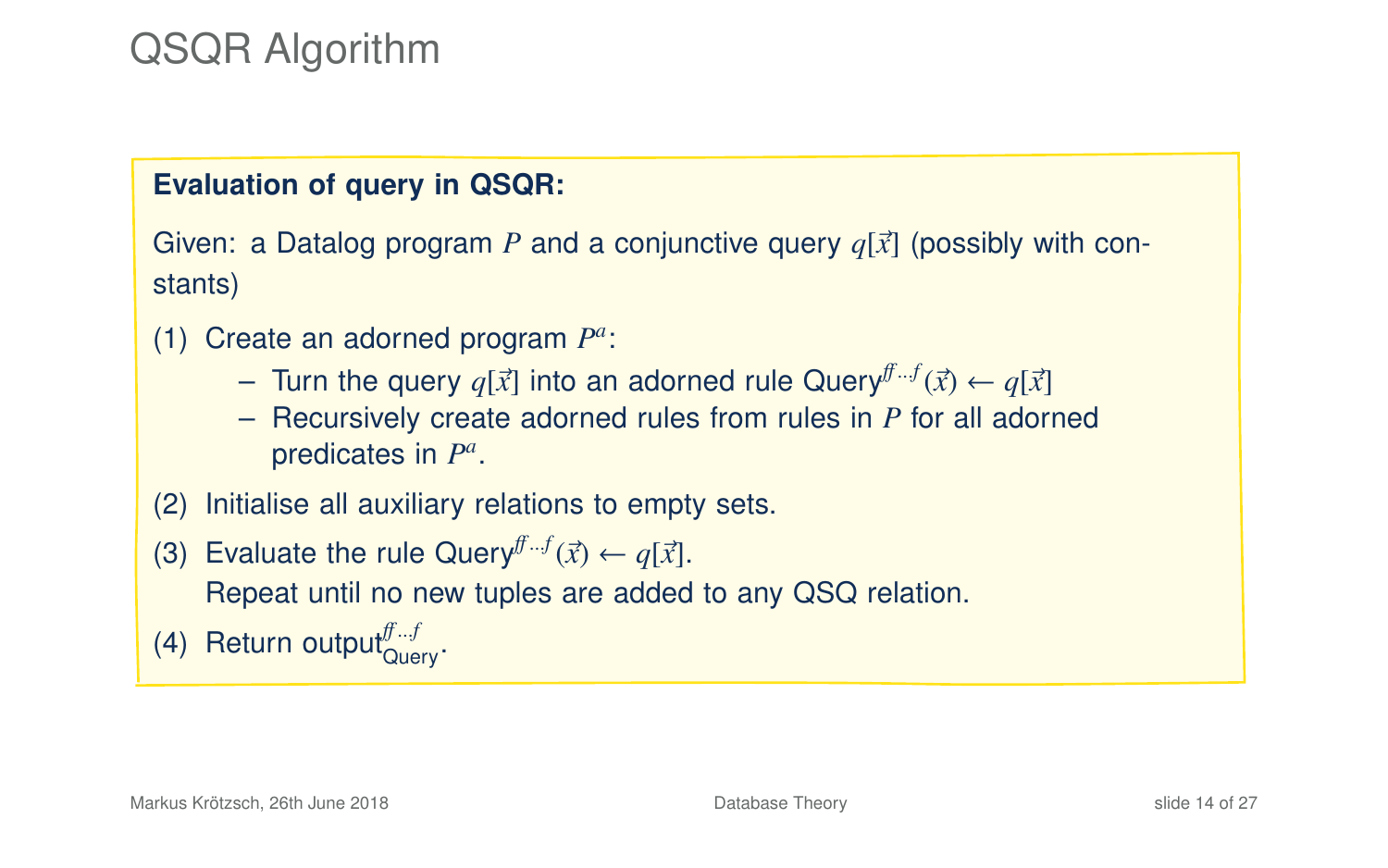Predicates S (same generation), p (parent), h (human)

 $S(x, x) \leftarrow h(x)$ <sup>S</sup>(*x*, *<sup>y</sup>*) <sup>←</sup> <sup>p</sup>(*x*,*w*) <sup>∧</sup> <sup>S</sup>(*v*,*w*) <sup>∧</sup> <sup>p</sup>(*y*, *<sup>v</sup>*)

with query  $S(1, x)$ .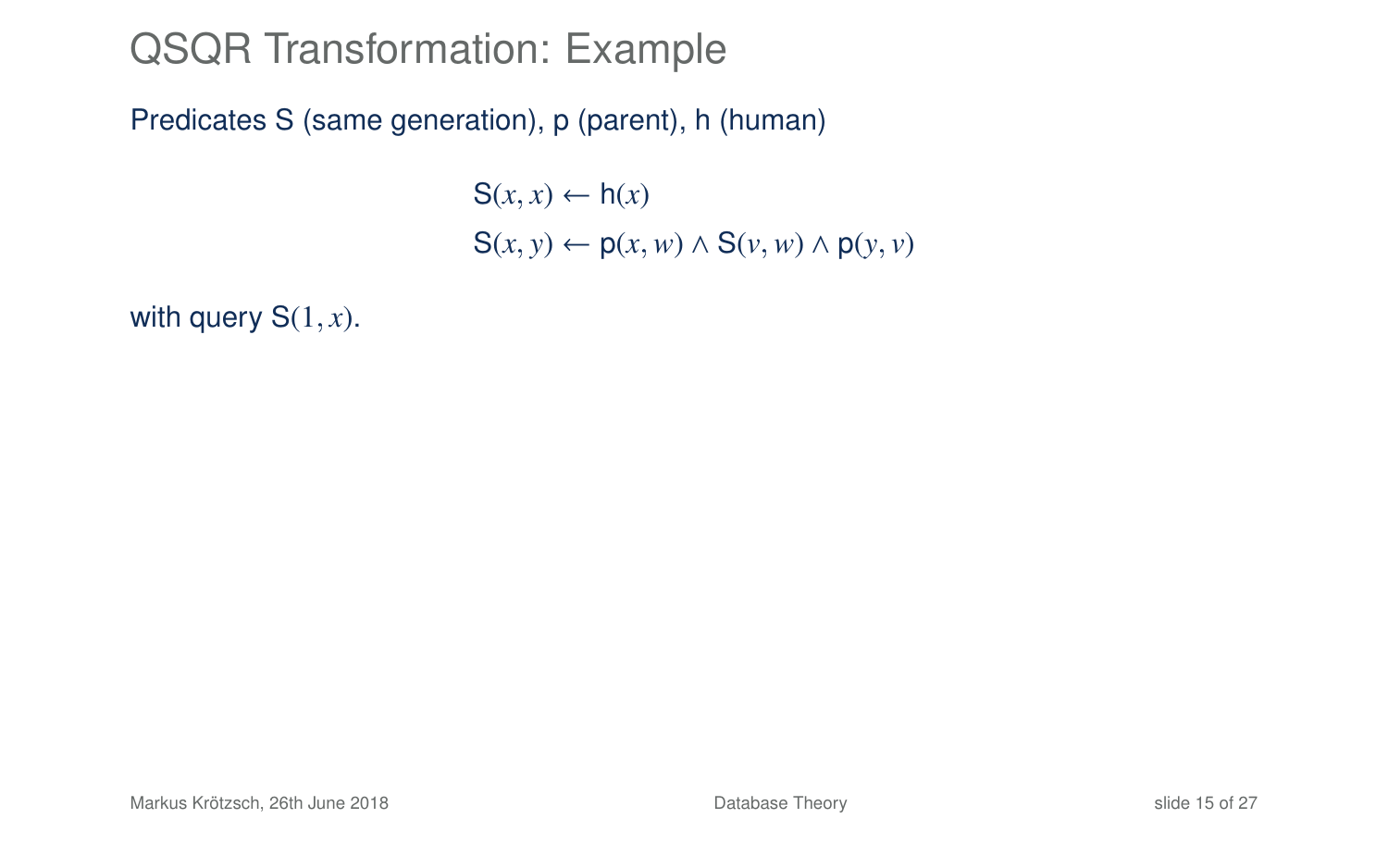Predicates S (same generation), p (parent), h (human)

 $S(x, x) \leftarrow h(x)$  $S(x, y) \leftarrow p(x, w) \wedge S(y, w) \wedge p(y, y)$ 

with query  $S(1, x)$ .  $\rightarrow$  Query rule: Query(x)  $\leftarrow$  S(1, x)

Transformed rules: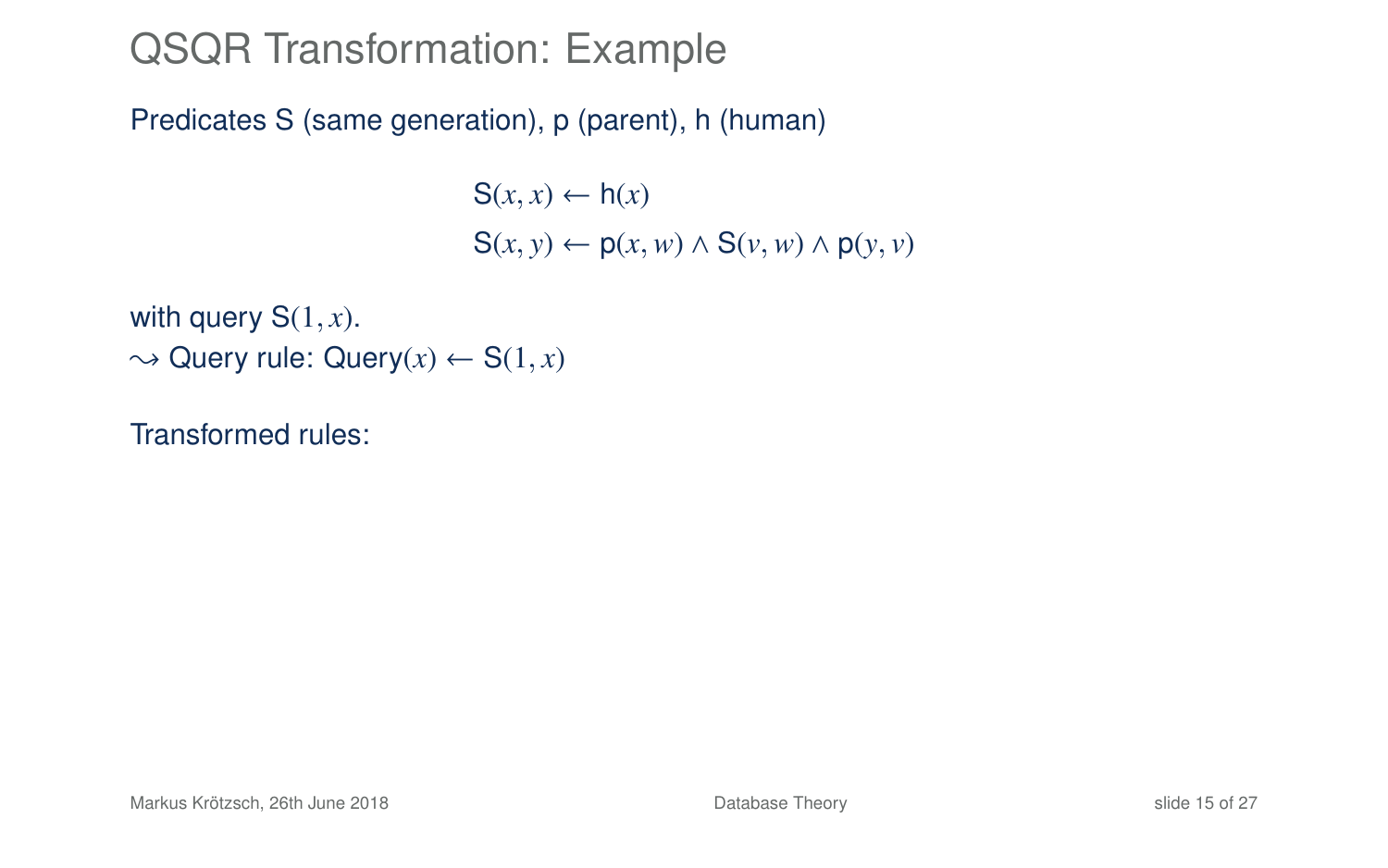Predicates S (same generation), p (parent), h (human)

 $S(x, x) \leftarrow h(x)$  $S(x, y) \leftarrow p(x, w) \wedge S(y, w) \wedge p(y, y)$ 

with query  $S(1, x)$ .  $\rightarrow$  Query rule: Query(x)  $\leftarrow$  S(1, x)

Transformed rules:

 $\mathsf{Query}^f(x) \leftarrow \mathsf{S}^{bf}(1,x)$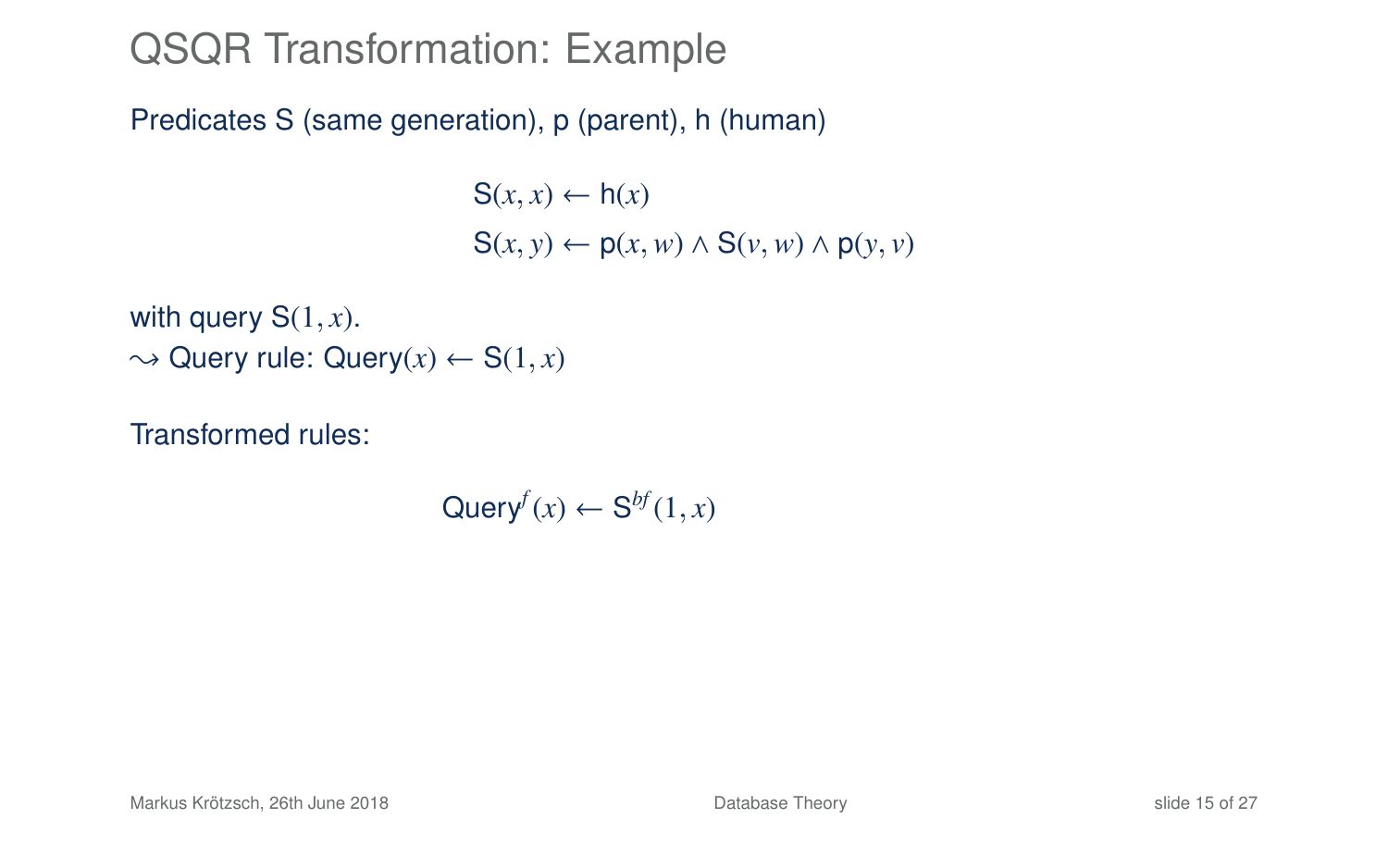Predicates S (same generation), p (parent), h (human)

 $S(x, x) \leftarrow h(x)$  $S(x, y) \leftarrow p(x, w) \wedge S(y, w) \wedge p(y, y)$ 

with query  $S(1, x)$ .  $\rightarrow$  Query rule: Query(x)  $\leftarrow$  S(1, x)

Transformed rules:

$$
\mathsf{Query}^f(x) \leftarrow \mathsf{S}^{bf}(1, x)
$$

$$
\mathsf{S}^{bf}(x, x) \leftarrow \mathsf{h}(x)
$$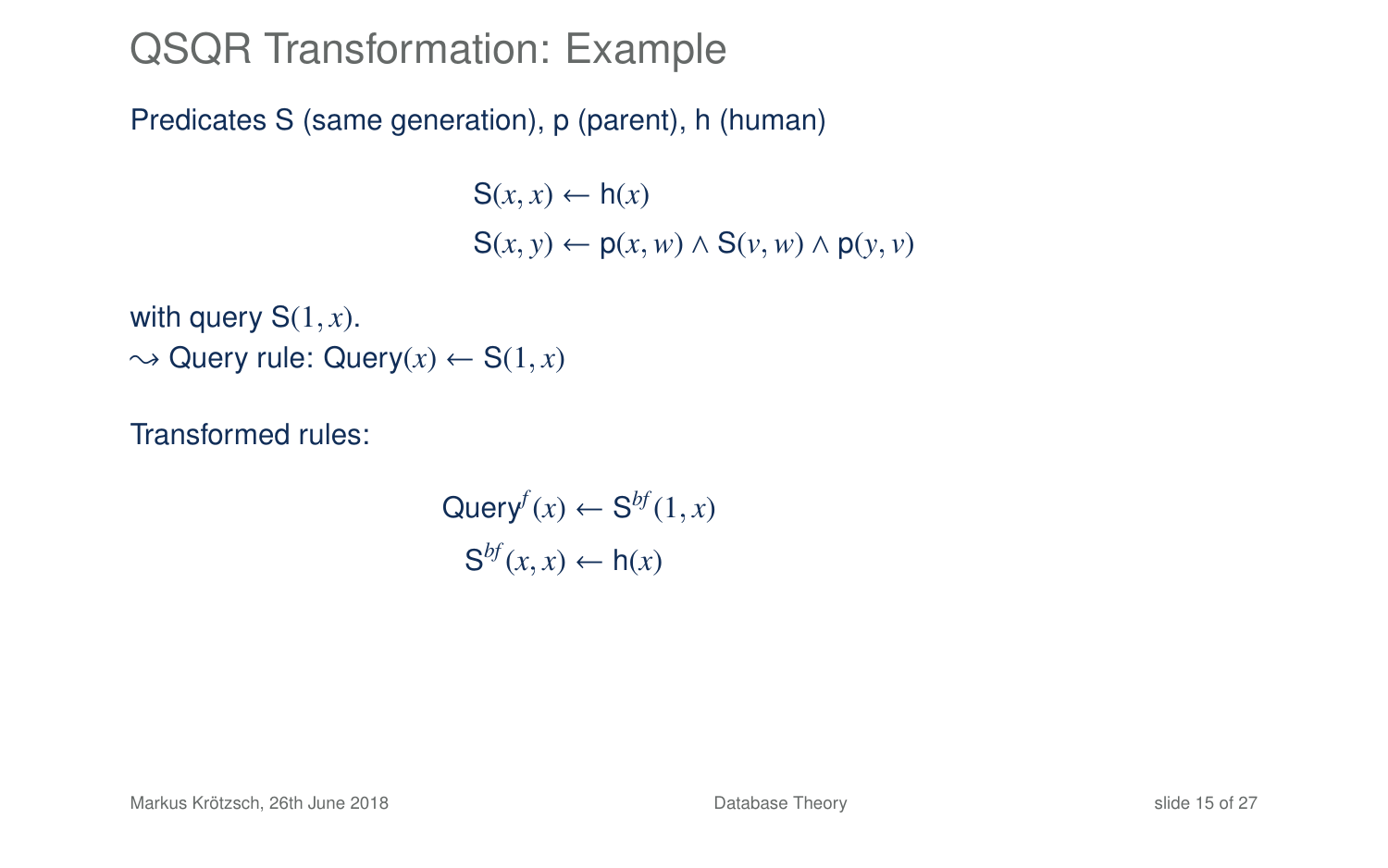Predicates S (same generation), p (parent), h (human)

 $S(x, x) \leftarrow h(x)$  $S(x, y) \leftarrow p(x, w) \wedge S(y, w) \wedge p(y, y)$ 

with query  $S(1, x)$ .  $\rightarrow$  Query rule: Query(x)  $\leftarrow$  S(1, x)

Transformed rules:

 $\mathsf{Query}^f(x) \leftarrow \mathsf{S}^{bf}(1,x)$  $S^{bf}(x, x) \leftarrow h(x)$  $S^{bf}(x, y) \leftarrow p(x, w) \wedge S^{fb}(v, w) \wedge p(y, v)$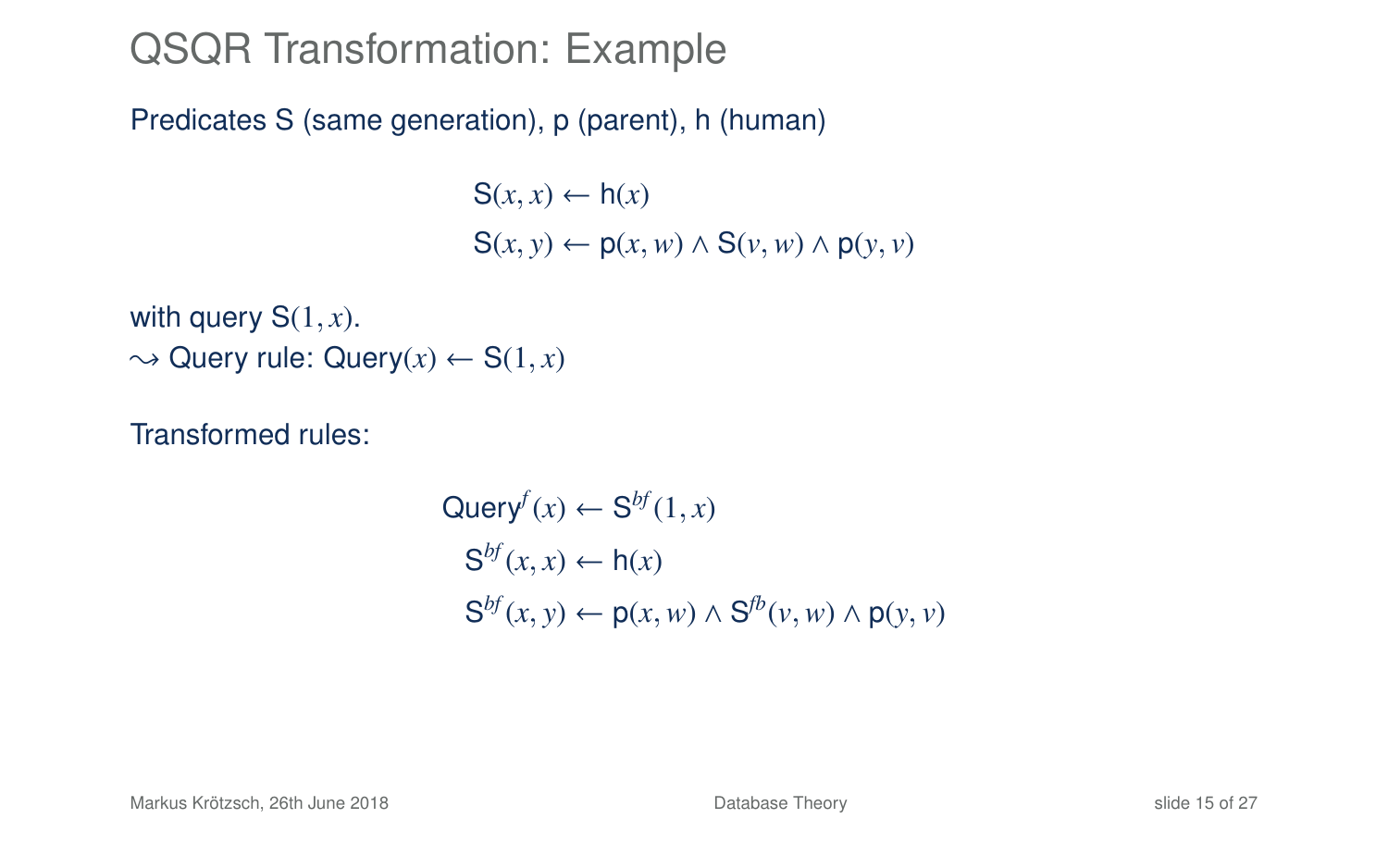Predicates S (same generation), p (parent), h (human)

 $S(x, x) \leftarrow h(x)$  $S(x, y) \leftarrow p(x, w) \wedge S(y, w) \wedge p(y, y)$ 

with query  $S(1, x)$ .  $\rightarrow$  Query rule: Query(x)  $\leftarrow$  S(1, x)

Transformed rules:

$$
Queryf(x) \leftarrow Sbf(1, x)
$$
  
\n
$$
Sbf(x, x) \leftarrow h(x)
$$
  
\n
$$
Sbf(x, y) \leftarrow p(x, w) \land Sfb(v, w) \land p(y, v)
$$
  
\n
$$
Sfb(x, x) \leftarrow h(x)
$$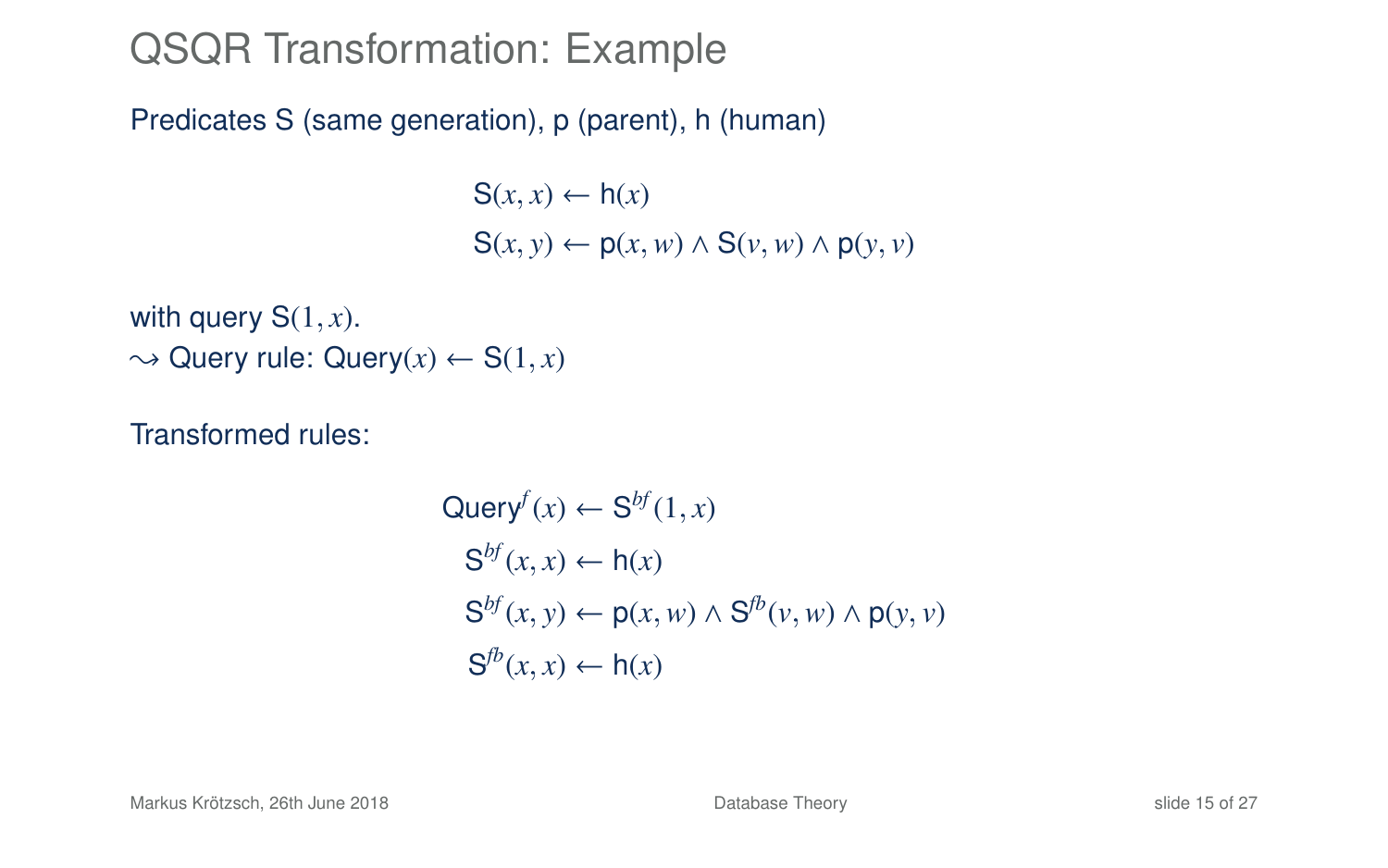Predicates S (same generation), p (parent), h (human)

 $S(x, x) \leftarrow h(x)$ <sup>S</sup>(*x*, *<sup>y</sup>*) <sup>←</sup> <sup>p</sup>(*x*,*w*) <sup>∧</sup> <sup>S</sup>(*v*,*w*) <sup>∧</sup> <sup>p</sup>(*y*, *<sup>v</sup>*)

with query  $S(1, x)$ .  $\rightarrow$  Query rule: Query(x)  $\leftarrow$  S(1, x)

Transformed rules:

$$
Query^{f}(x) \leftarrow S^{bf}(1, x)
$$
  
\n
$$
S^{bf}(x, x) \leftarrow h(x)
$$
  
\n
$$
S^{bf}(x, y) \leftarrow p(x, w) \land S^{fb}(v, w) \land p(y, v)
$$
  
\n
$$
S^{fb}(x, x) \leftarrow h(x)
$$
  
\n
$$
S^{fb}(x, y) \leftarrow p(x, w) \land S^{fb}(v, w) \land p(y, v)
$$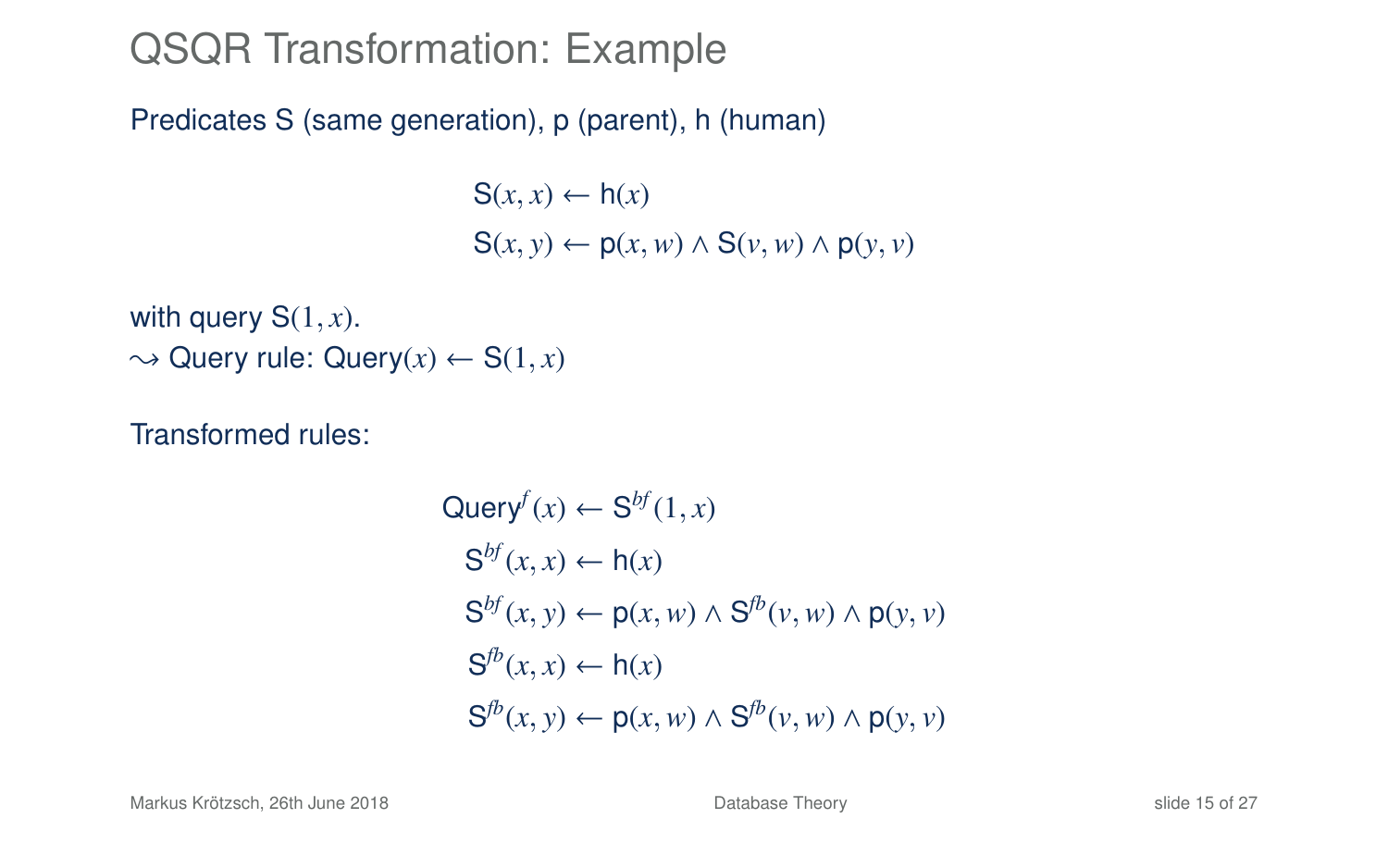# Magic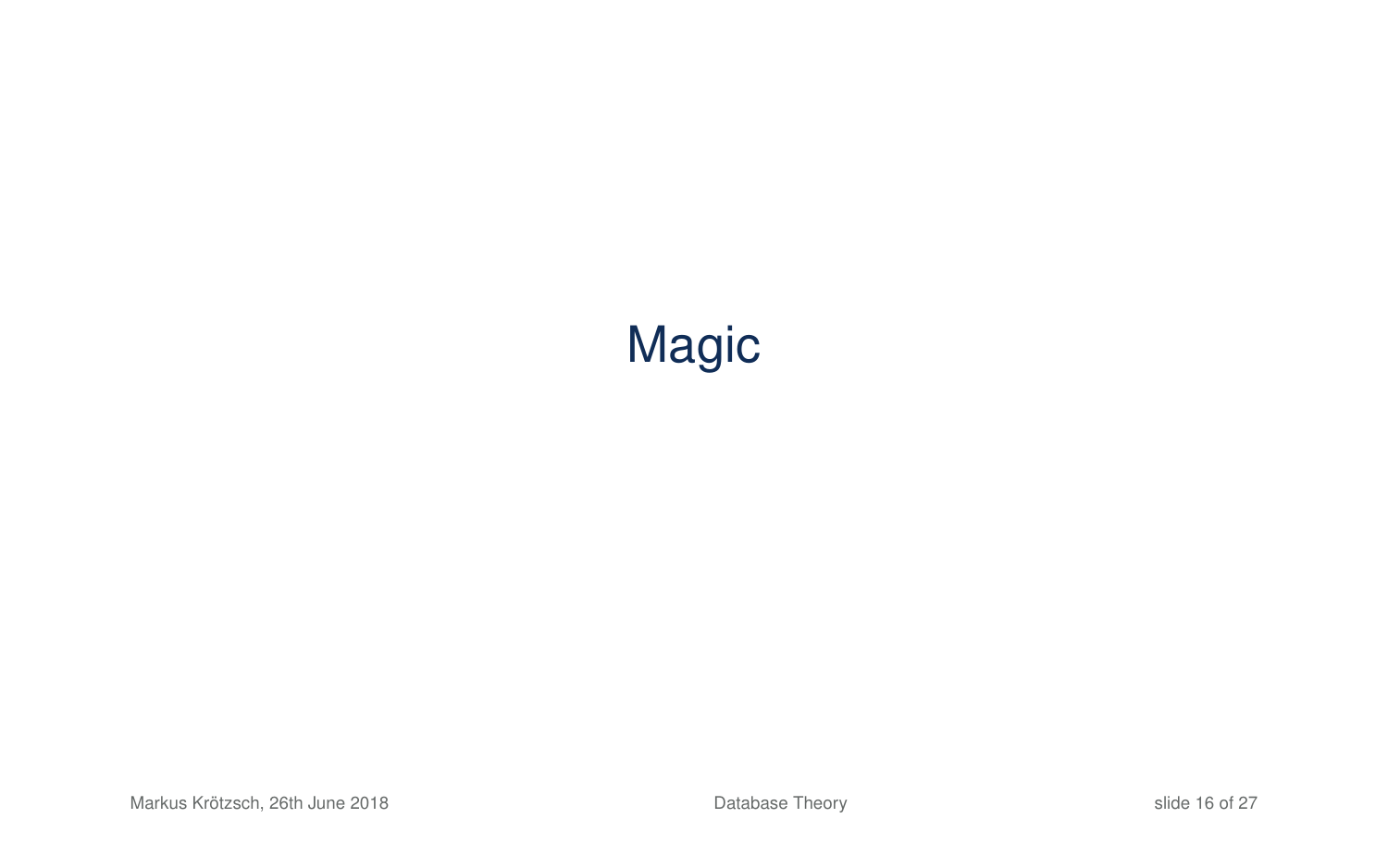QSQ(R) is a goal directed procedure: it tries to derive results for a specific query.

Semi-naive evaluation is not goal directed: it computes all entailed facts.

Can a bottom-up technique be goal-directed?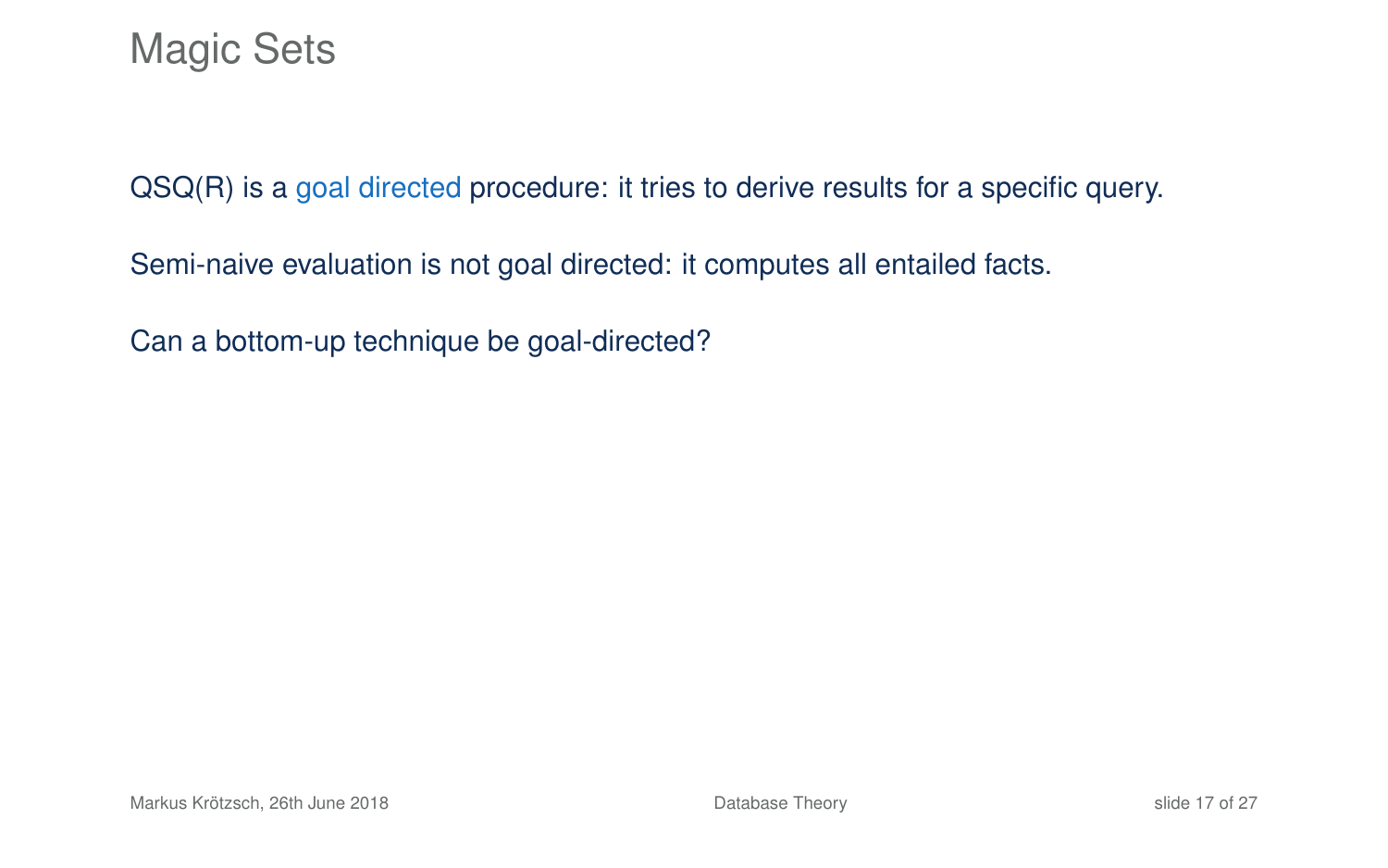QSQ(R) is a goal directed procedure: it tries to derive results for a specific query.

Semi-naive evaluation is not goal directed: it computes all entailed facts.

Can a bottom-up technique be goal-directed?  $\rightarrow$  yes, by magic

#### Magic Sets

- "Simulation" of QSQ by Datalog rules
- Can be evaluated bottom up, e.g., with semi-naive evaluation
- The "magic sets" are the sets of tuples stored in the auxiliary relations
- Several other variants of the method exist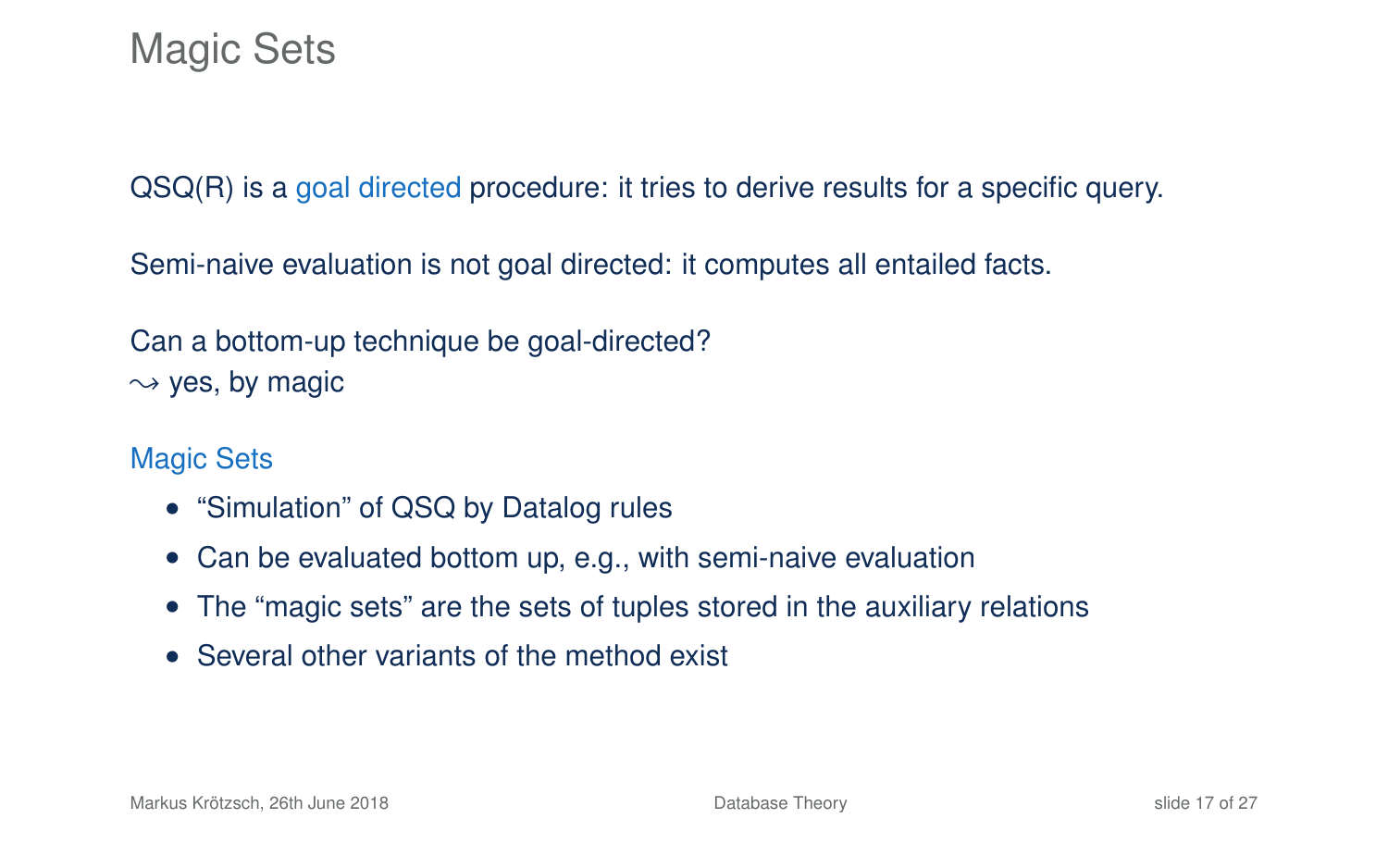### Magic Sets as Simulation of QSQ

**Idea:** the information flow in QSQ(R) mainly uses join and projection  $\rightarrow$  can we just implement this in Datalog?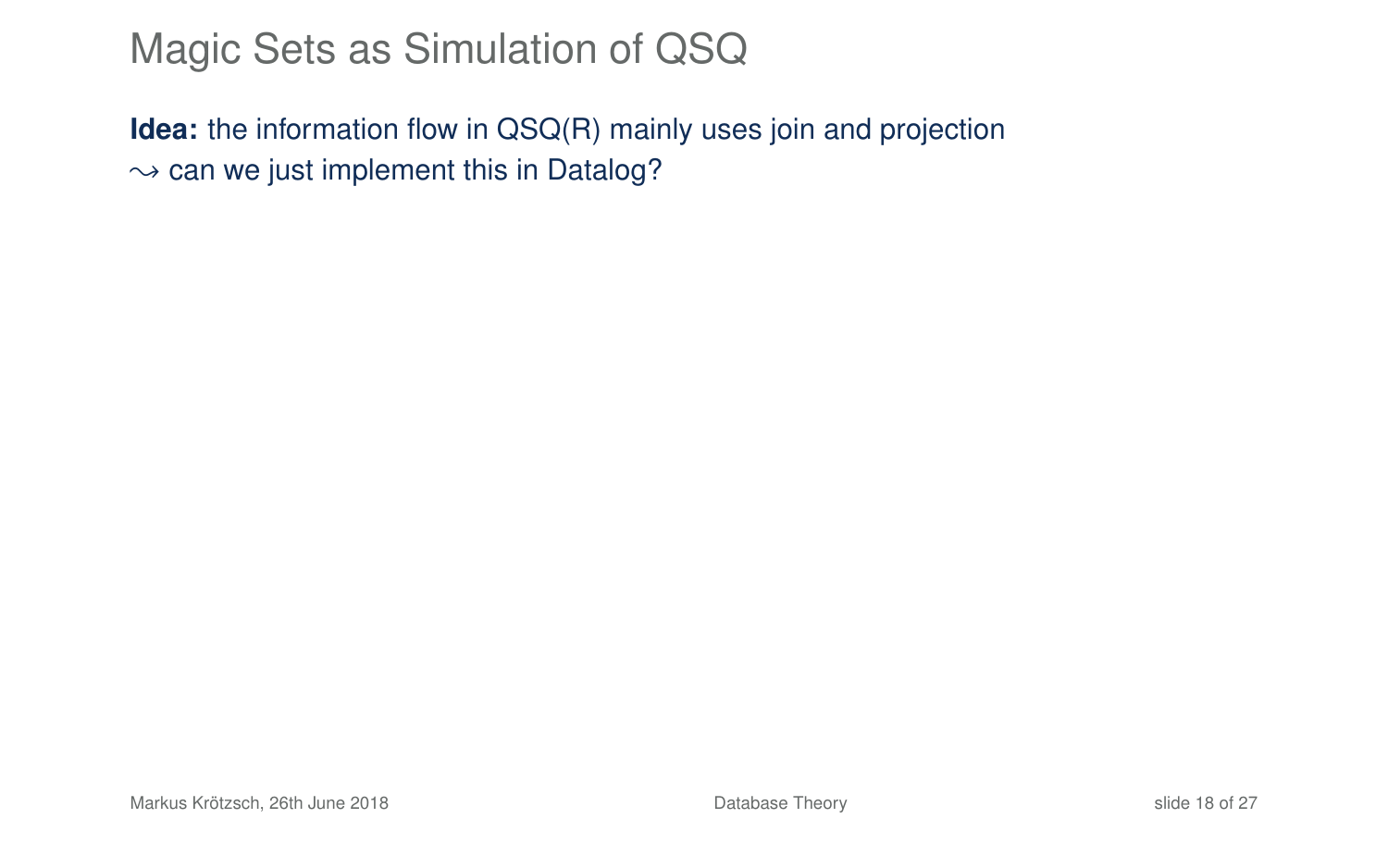### Magic Sets as Simulation of QSQ

**Idea:** the information flow in QSQ(R) mainly uses join and projection  $\rightarrow$  can we just implement this in Datalog?

**Example 15.5:** The QSQ information flow  $\mathsf{T}^{bf}(x, z) \leftarrow \mathsf{T}^{bf}(x, y) \wedge \mathsf{T}^{bf}(y, z)$  $\mathbb{R}$  1  $\mathbb{C}$  $\int_{\tau}^{\pi}$  input<sup>*bf*</sup></sup>  $\Rightarrow$  sup<sub>0</sub>[*x*]  $\int_{\tau}^{\pi}$  sup<sub>1</sub>[*x*, *y*]  $\int_{\tau}^{\pi}$  sup<sub>2</sub>[*x*, *z*]  $\Rightarrow$  output<sup>*bf*</sup></sup> could be expressed using rules:  $\mathsf{sup}_0(x) \leftarrow \mathsf{input}^{bf}_\mathsf{T}(x)$  $\sup_1(x, y) \leftarrow \sup_0(x) \wedge \text{output}^{bf}_T(x, y)$  $\sup_2(x, z) \leftarrow \sup_1(x, y) \wedge \text{output}_T^{bf}(y, z)$  $\text{output}^{bf}_{\mathsf{T}}(x, z) \leftarrow \text{sup}_2(x, z)$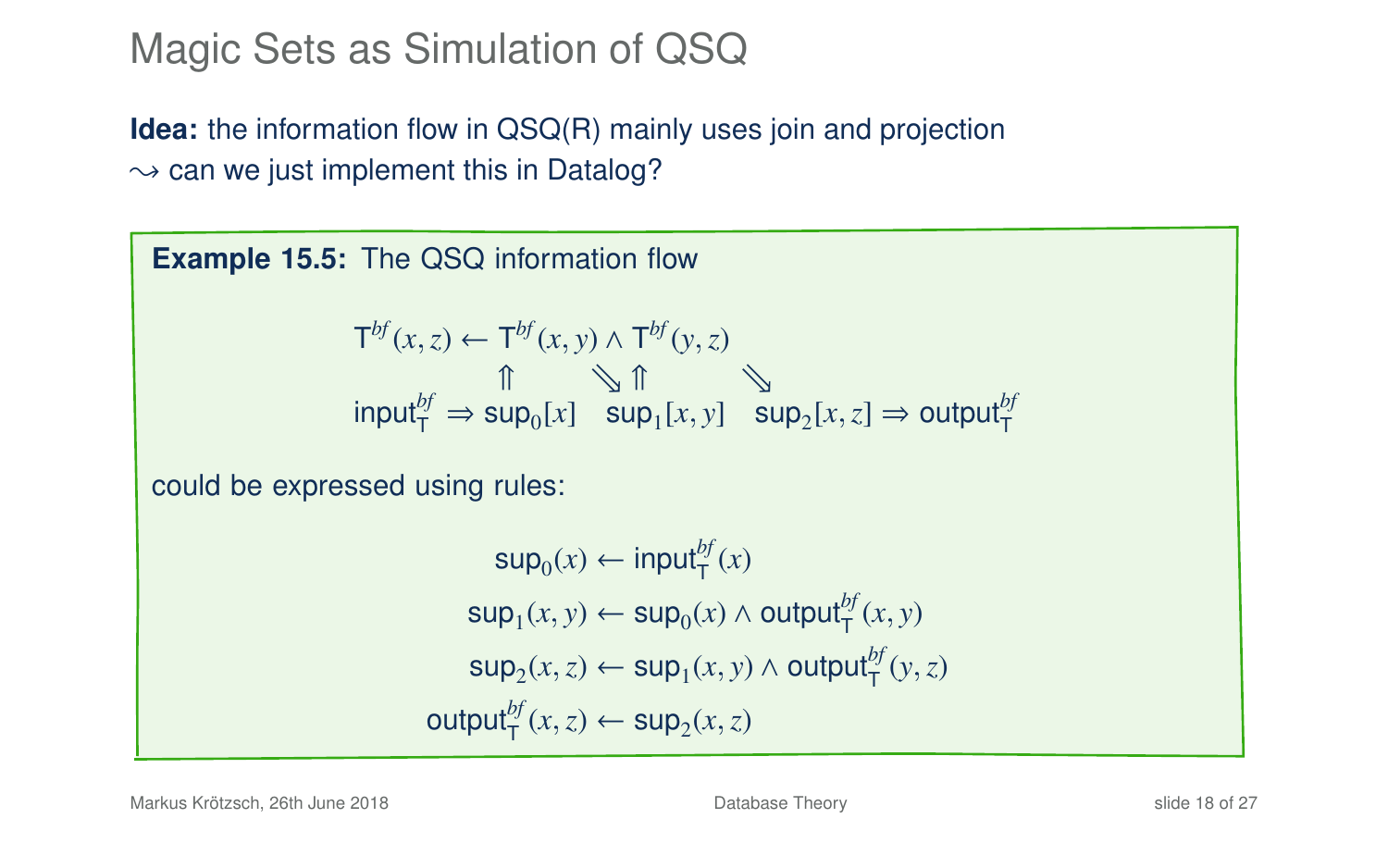# Magic Sets as Simulation of QSQ (2)

**Observation:**  $\sup_0(x)$  and  $\sup_2(x, z)$  are redundant. Simpler:

 $\mathsf{sup}_1(x, y) \leftarrow \mathsf{input}_\mathsf{T}^{bf}(x) \land \mathsf{output}_\mathsf{T}^{bf}(x, y)$  $\textsf{output}_{\mathsf{T}}^{bf}(x,z) \leftarrow \textsf{sup}_{1}(x,y) \land \textsf{output}_{\mathsf{T}}^{bf}(y,z)$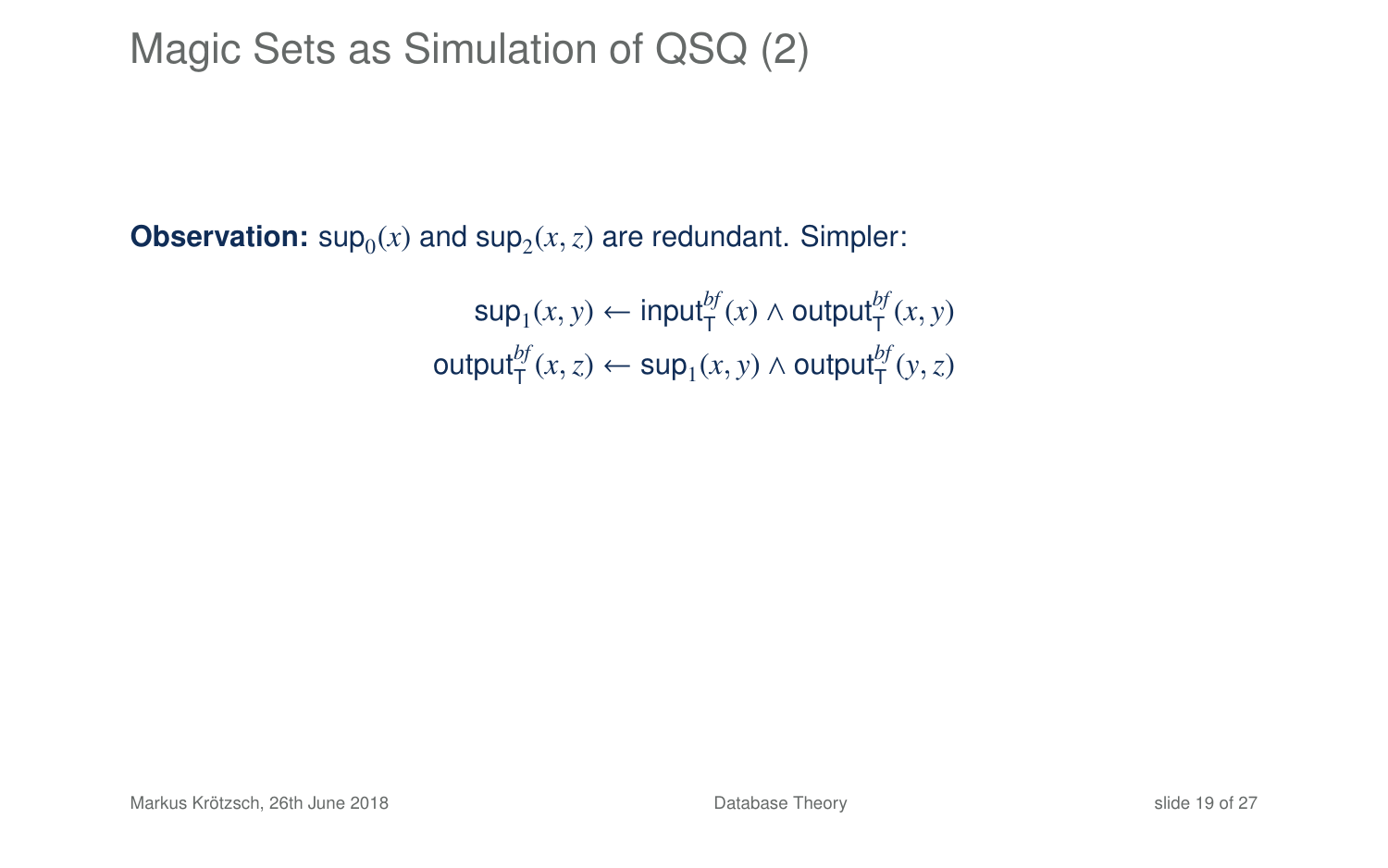# Magic Sets as Simulation of QSQ (2)

**Observation:**  $\sup_0(x)$  and  $\sup_2(x, z)$  are redundant. Simpler:

 $\mathsf{sup}_1(x, y) \leftarrow \mathsf{input}_\mathsf{T}^{bf}(x) \land \mathsf{output}_\mathsf{T}^{bf}(x, y)$  $\textsf{output}_{\mathsf{T}}^{bf}(x,z) \leftarrow \textsf{sup}_{1}(x,y) \land \textsf{output}_{\mathsf{T}}^{bf}(y,z)$ 

We still need to "call" subqueries recursively:

 $\mathsf{input}^{bf}_{\mathsf{T}}(y) \leftarrow \mathsf{sup}_1(x, y)$ 

It is easy to see how to do this for arbitrary adorned rules.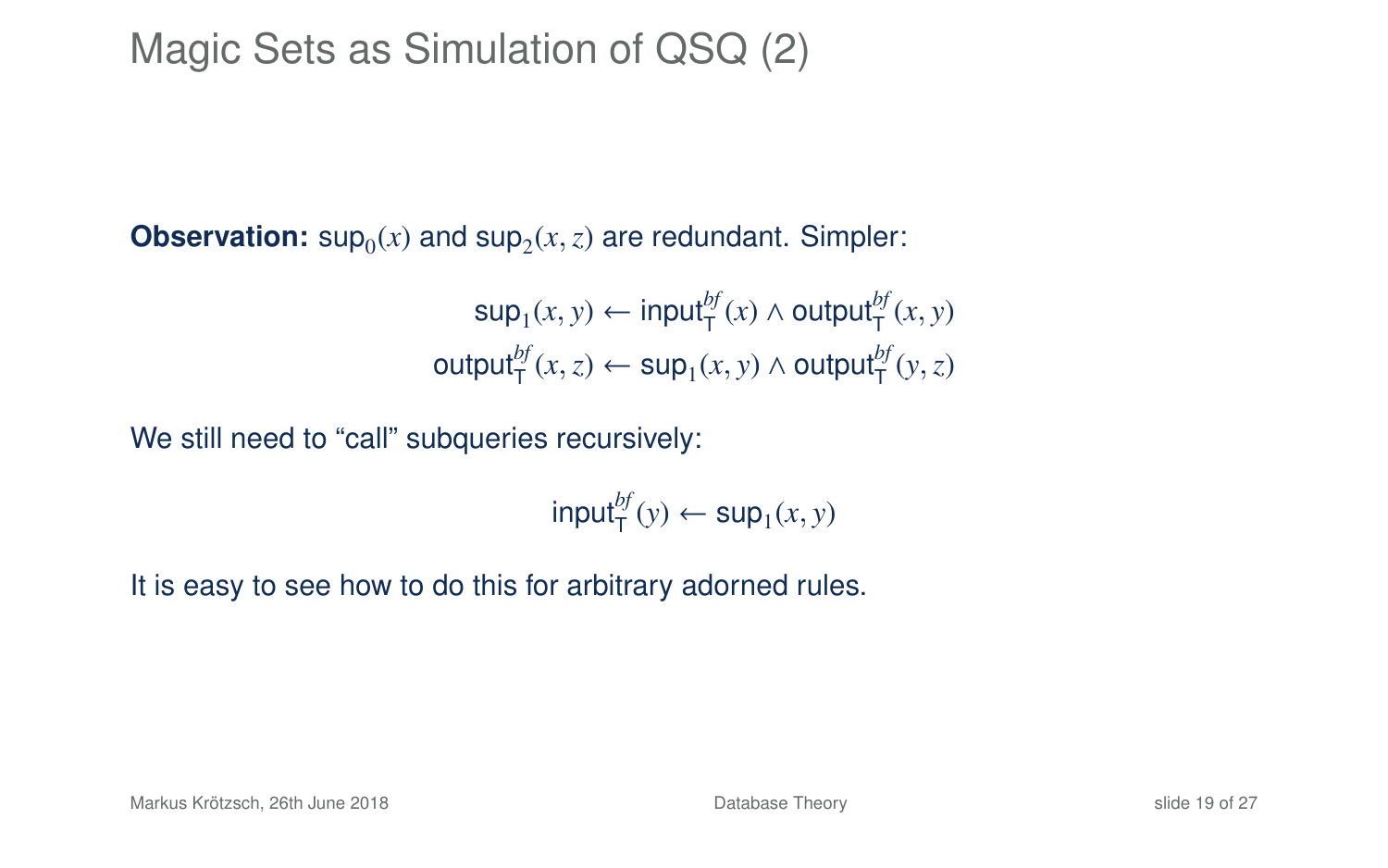#### A Note on Constants

Constants in rule bodies must lead to bindings in the subquery.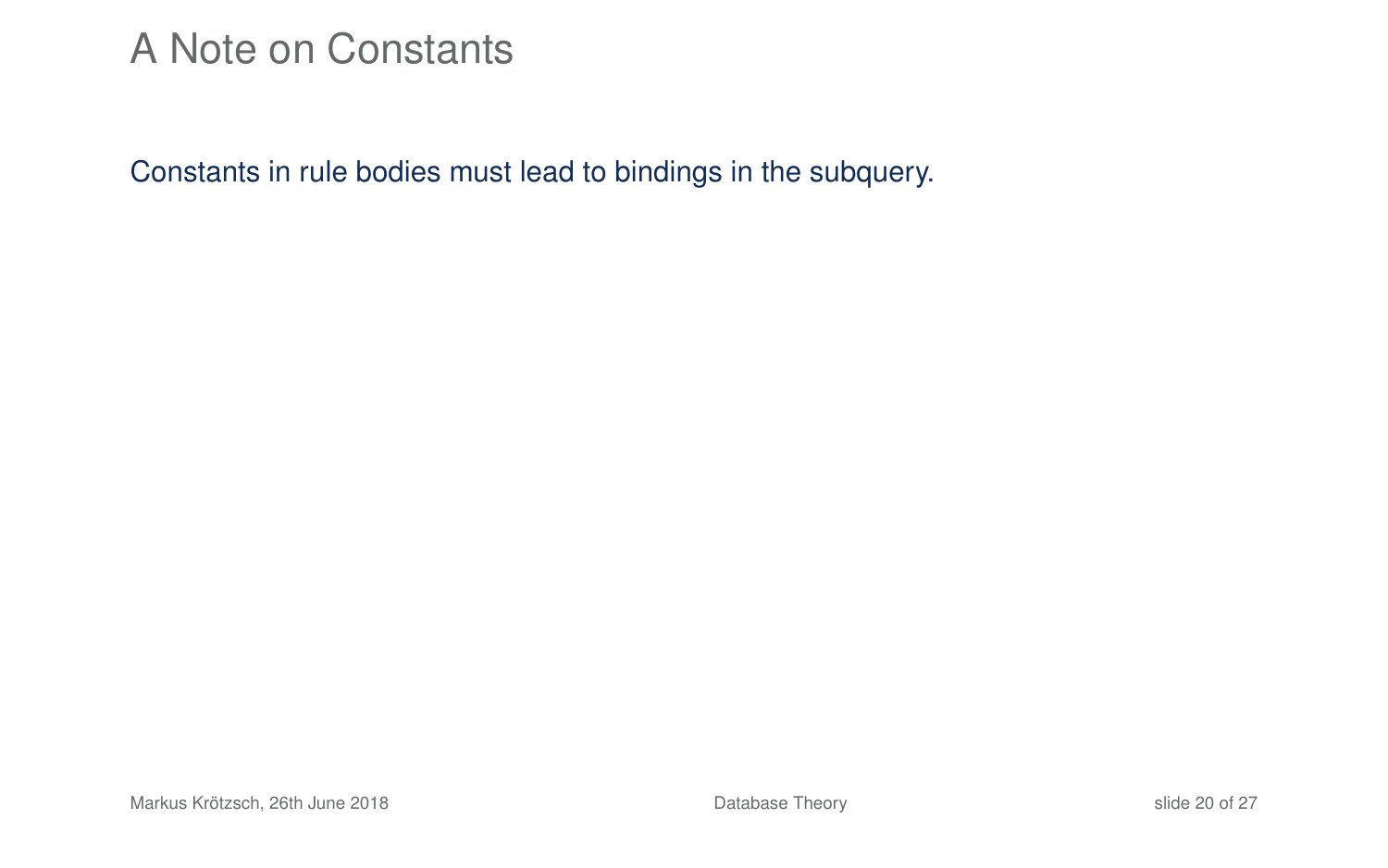#### A Note on Constants

Constants in rule bodies must lead to bindings in the subquery.

**Example 15.6:** The following rule is correctly adorned

$$
\mathsf{R}^{bf}(x,y) \leftarrow \mathsf{T}^{bbf}(x,a,y)
$$

This leads to the following rules using Magic Sets:

$$
\begin{aligned}\n\text{output}_{\mathsf{R}}^{bf}(x, y) &\leftarrow \text{input}_{\mathsf{R}}^{bf}(x) \land \text{output}_{\mathsf{T}}^{bbf}(x, a, y) \\
\text{input}_{\mathsf{T}}^{bbf}(x, a) &\leftarrow \text{input}_{\mathsf{R}}^{bf}(x)\n\end{aligned}
$$

Note that we do not need to use auxiliary predicates  $\sup_0$  or  $\sup_1$  here, by the simplification on the previous slide.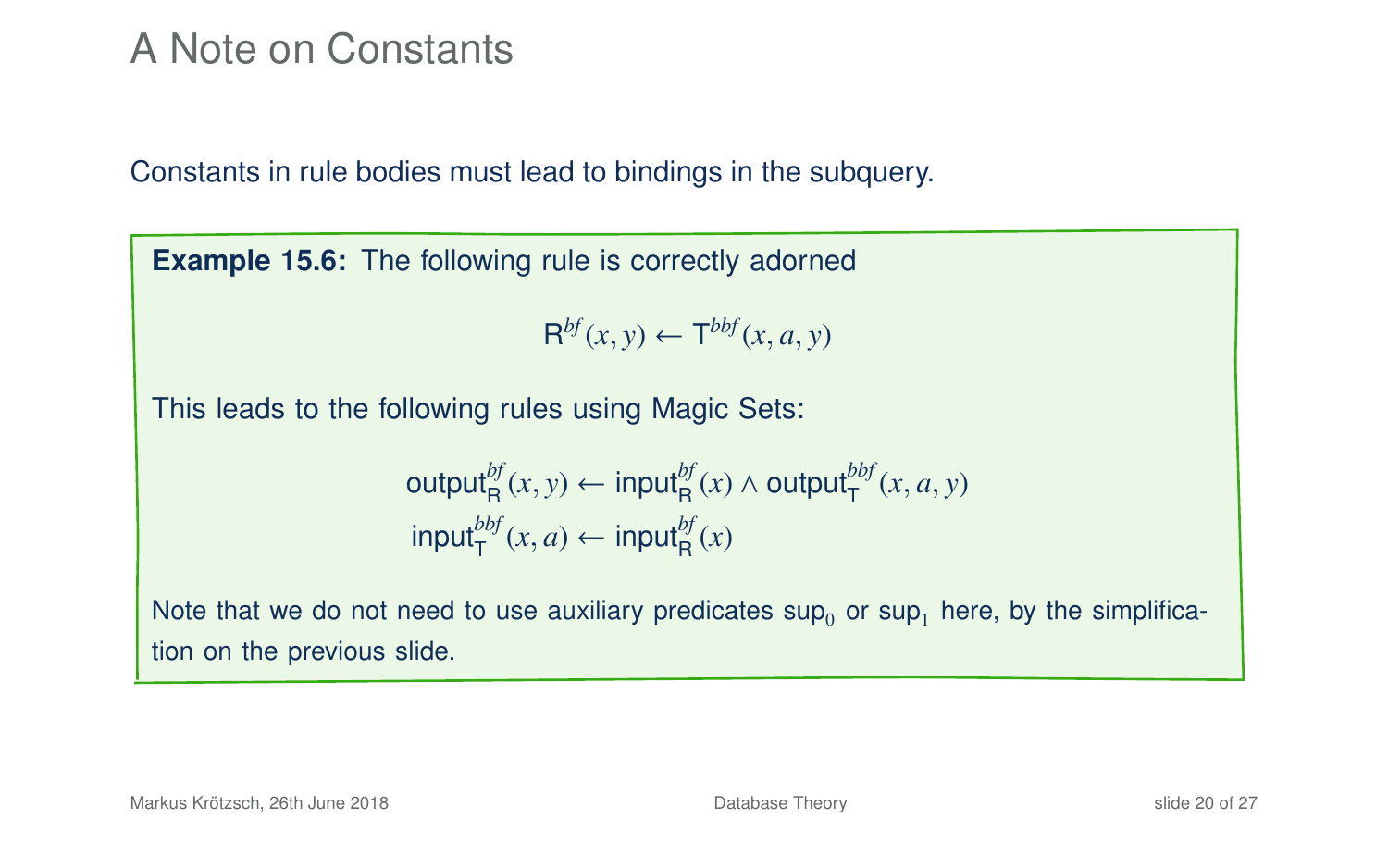# Magic Sets: Summary

A goal-directed bottom-up technique:

- Rewritten program rules can be constructed on the fly
- Bottom-up evaluation can be semi-naive (avoid repeated rule applications)
- Supplementary relations can be cached in between queries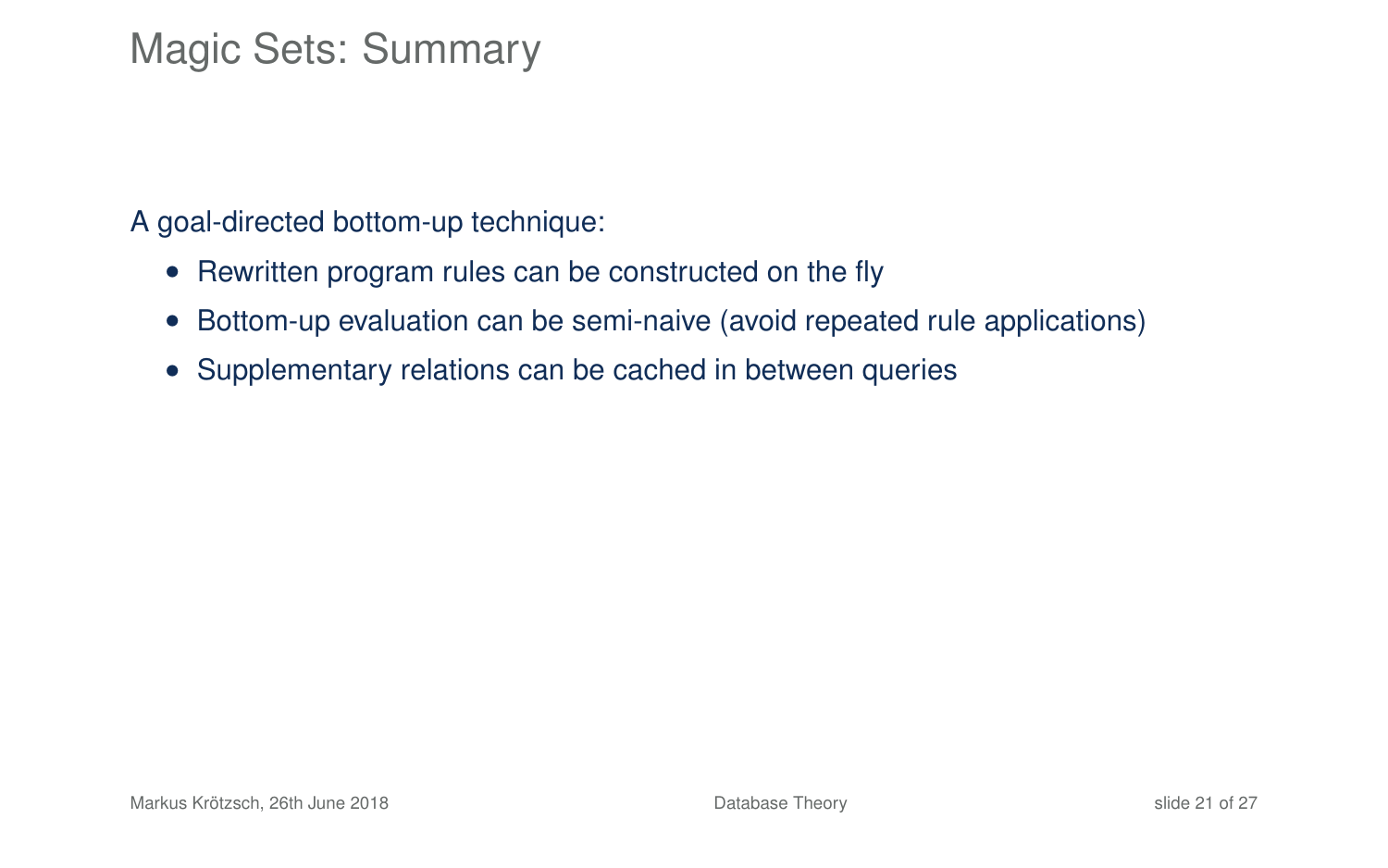# Magic Sets: Summary

A goal-directed bottom-up technique:

- Rewritten program rules can be constructed on the fly
- Bottom-up evaluation can be semi-naive (avoid repeated rule applications)
- Supplementary relations can be cached in between queries

Nevertheless, a full materialisation might be better, if

- Database does not change very often (materialisation as one-time investment)
- Queries are very diverse and may use any IDB relation (bad for caching supplementary relations)
- $\rightarrow$  semi-naive evaluation is still very common in practice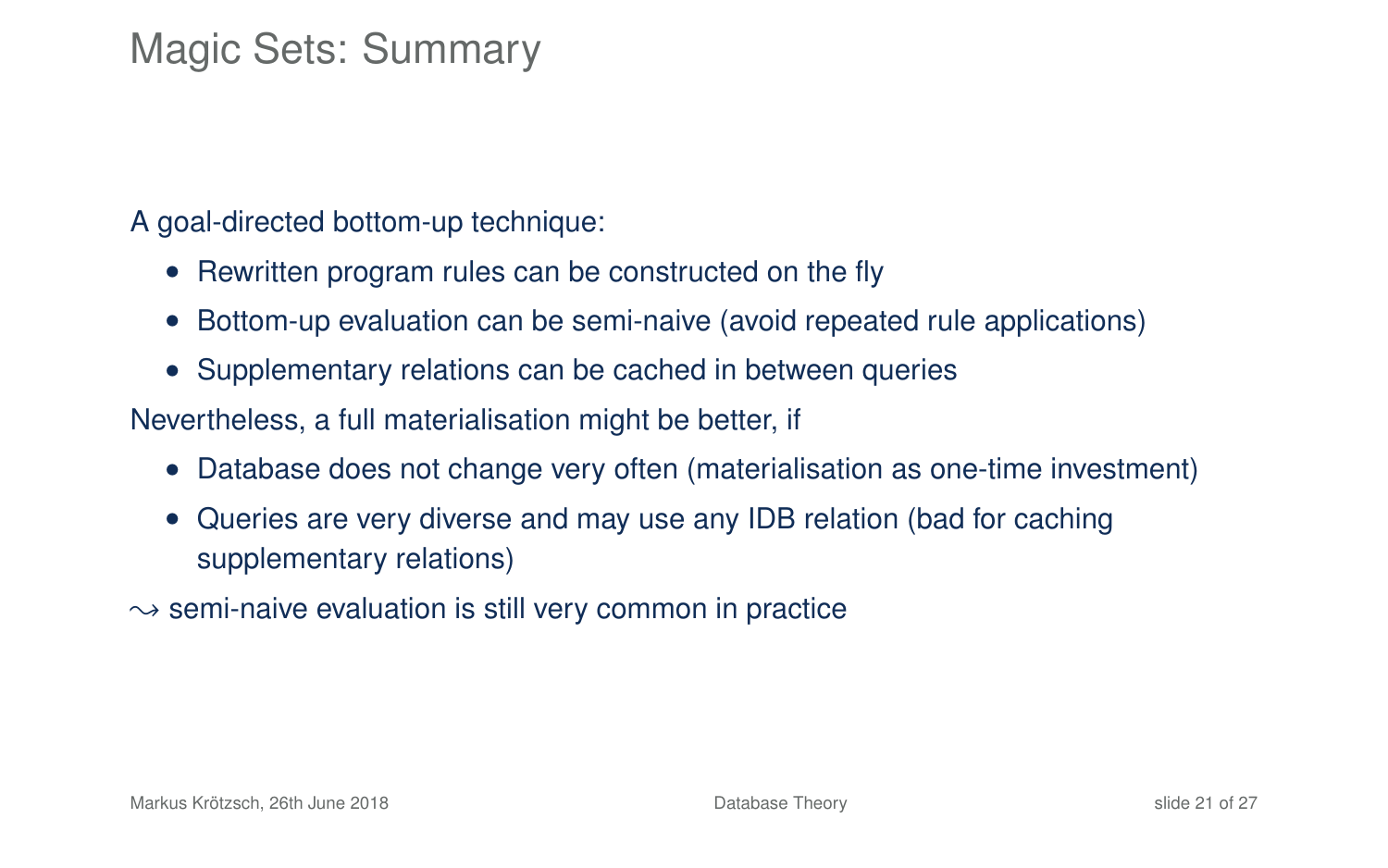# Implementation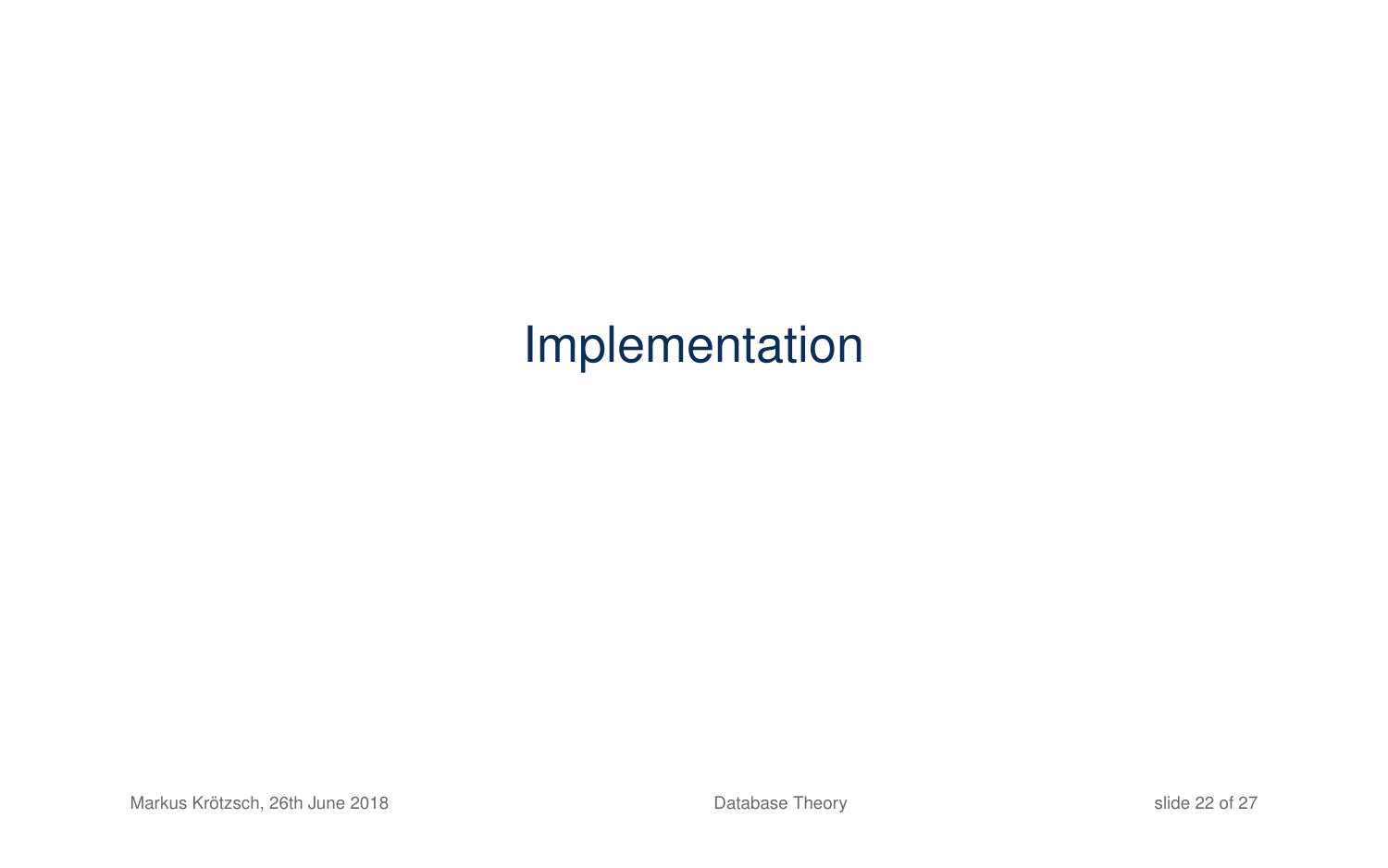# How to Implement Datalog

We saw several evaluation methods:

- Semi-naive evaluation
- QSQ(R)
- Magic Sets

Don't we have enough algorithms by now?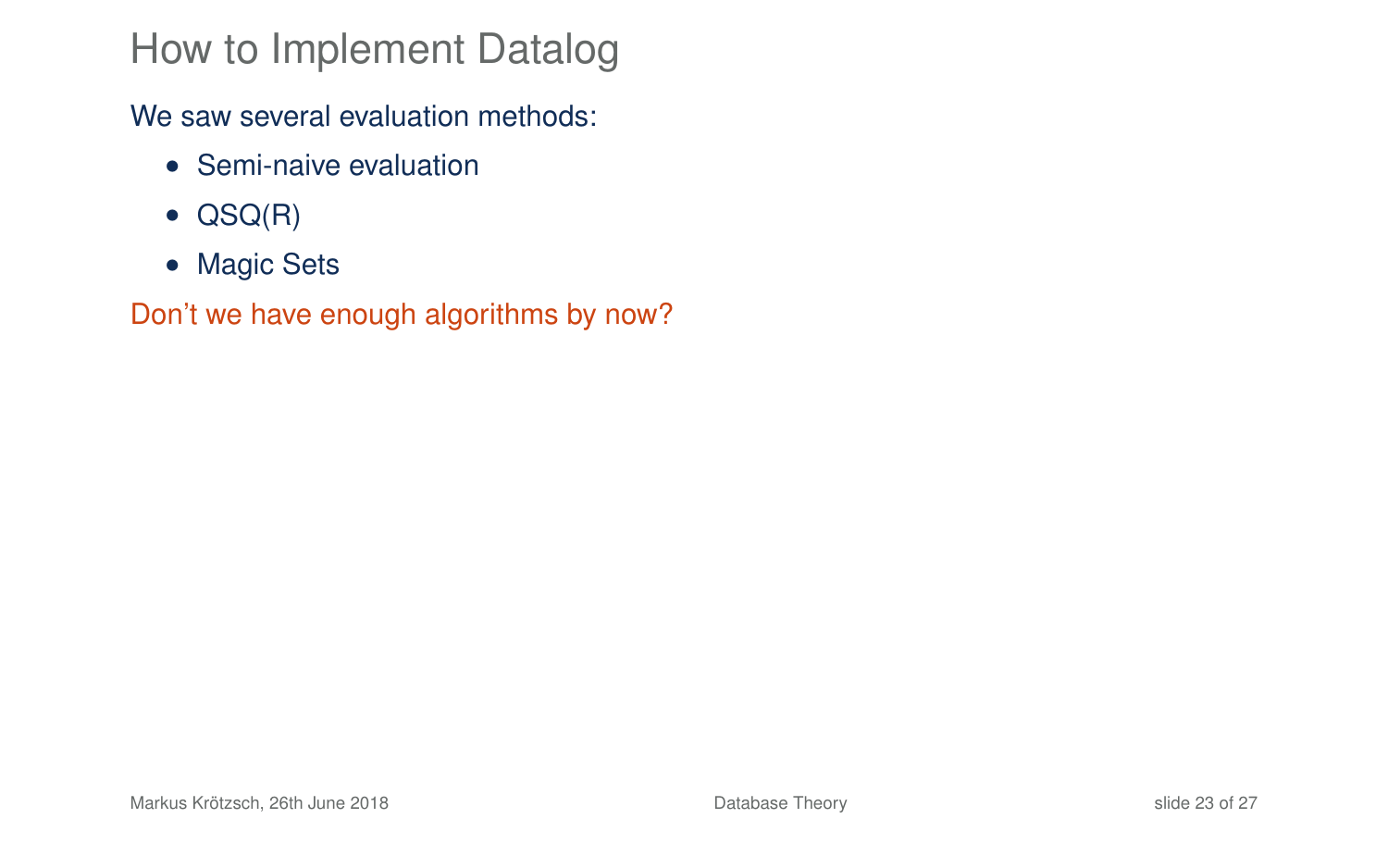### How to Implement Datalog

We saw several evaluation methods:

- Semi-naive evaluation
- QSQ(R)
- Magic Sets

Don't we have enough algorithms by now?

No. In fact, we are still far from actual algorithms.

#### **Issues on the way from "evaluation method" to basic algorithm:**

- Data structures! (Especially: how to store derivations?)
- Joins! (low-level algorithms; optimisations)
- Duplicate elimination! (major performance factor)
- Optimisations! (further ideas for reducing redundancy)
- Parallelism! (using multiple CPUs)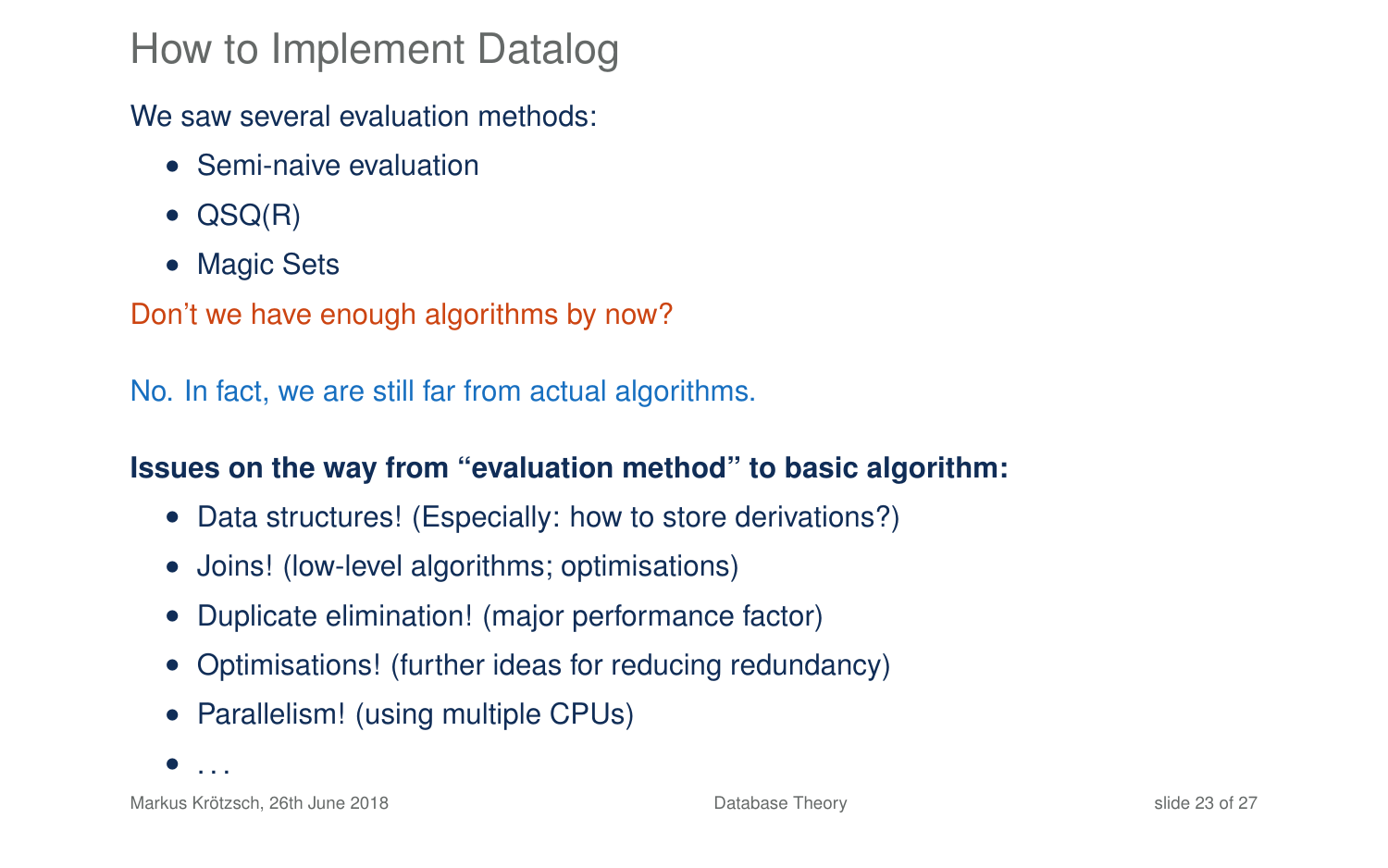#### General concerns

System implementations need to decide on their mode of operation:

- Interactive service vs. batch process
- Scale? (related: what kind of memory and compute infrastructure to target?)
- Computing the complete least model vs. answering specific queries
- Static vs. dynamic inputs (will data change? will rules change?)
- Which data sources should be supported?
- Should results be cached? Do we to update caches (view maintenance)?
- Is intra-query parallelism desirable? On which level and for how many CPUs?

 $\bullet$  . . .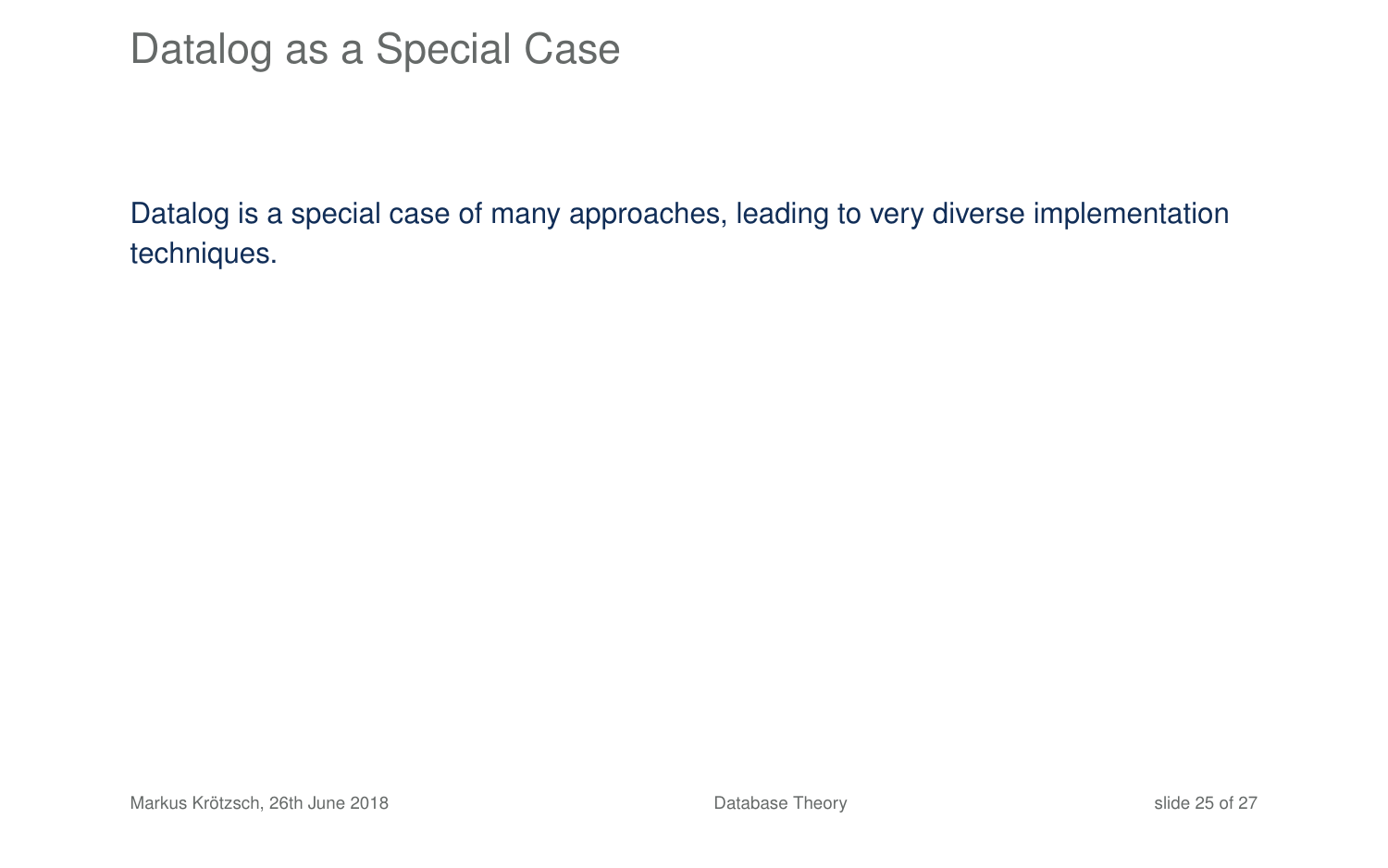Datalog is a special case of many approaches, leading to very diverse implementation techniques.

• Prolog is essentially "Datalog with function symbols" (and many built-ins).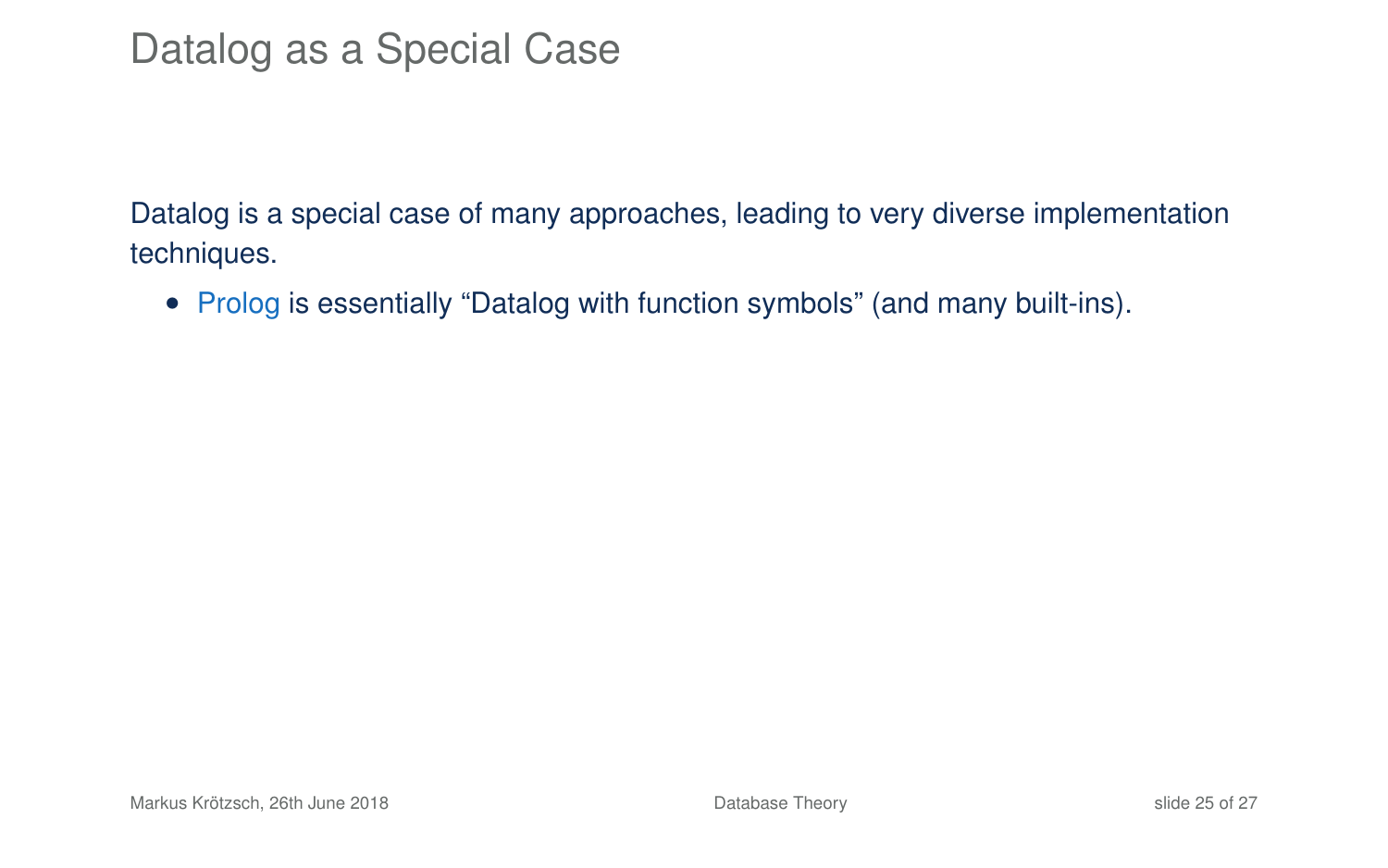- Prolog is essentially "Datalog with function symbols" (and many built-ins).
- Answer Set Programming is "Datalog extended with non-monotonic negation and disjunction"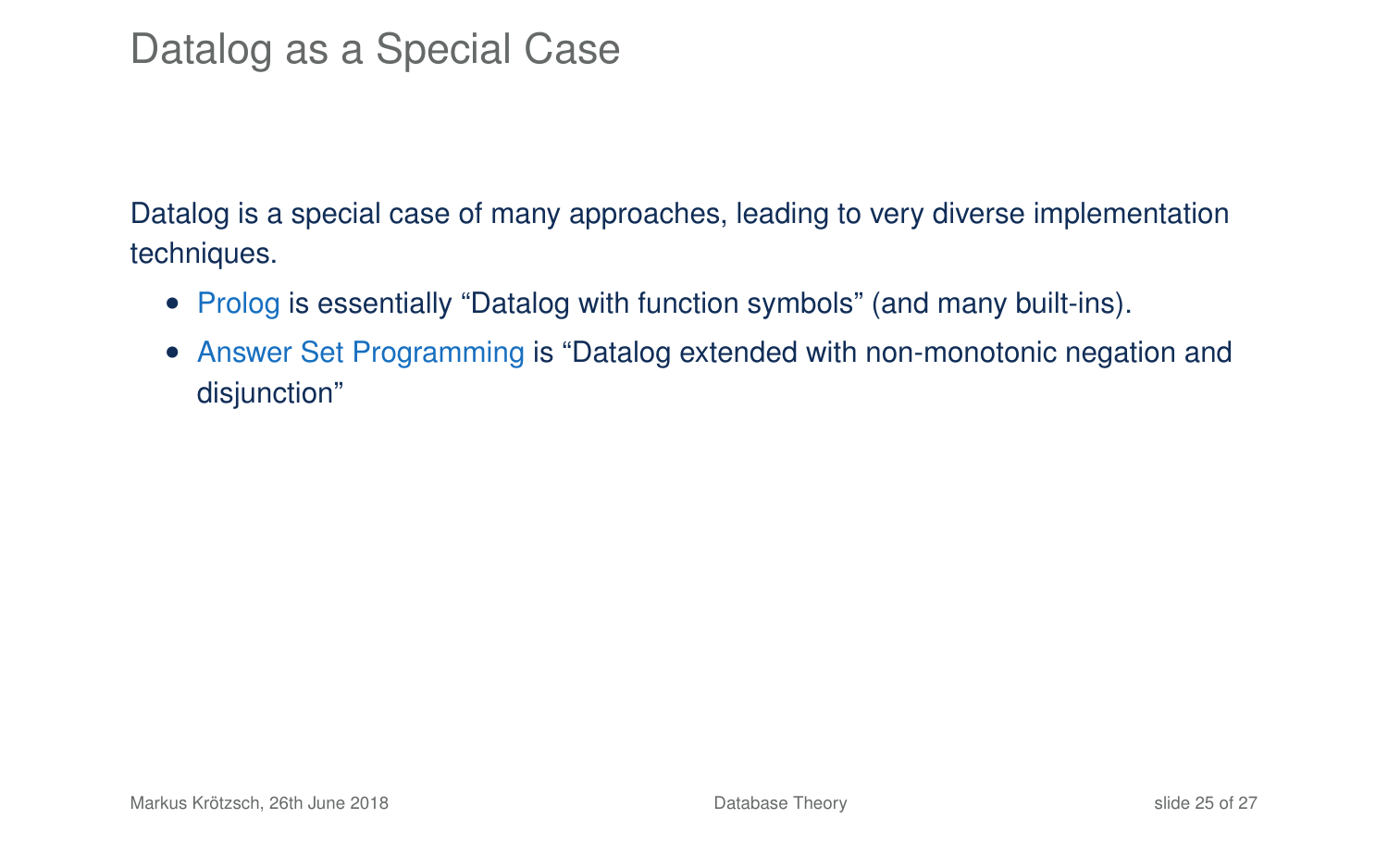- Prolog is essentially "Datalog with function symbols" (and many built-ins).
- Answer Set Programming is "Datalog extended with non-monotonic negation and disjunction"
- Production Rules use "bottom-up rule reasoning with operational, non-monotonic built-ins"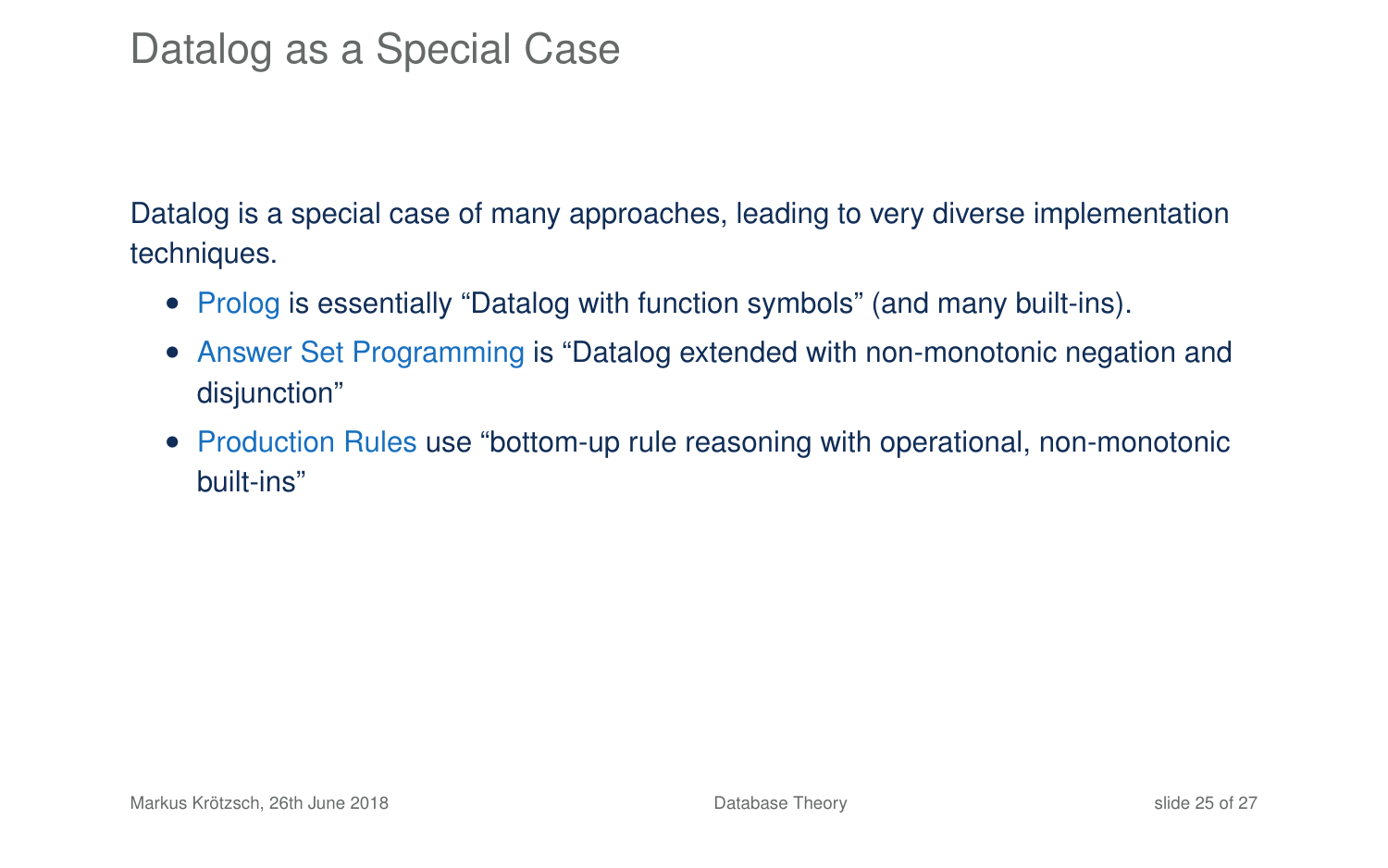- Prolog is essentially "Datalog with function symbols" (and many built-ins).
- Answer Set Programming is "Datalog extended with non-monotonic negation and disjunction"
- Production Rules use "bottom-up rule reasoning with operational, non-monotonic built-ins"
- Recursive SQL Queries are a syntactically restricted set of Datalog rules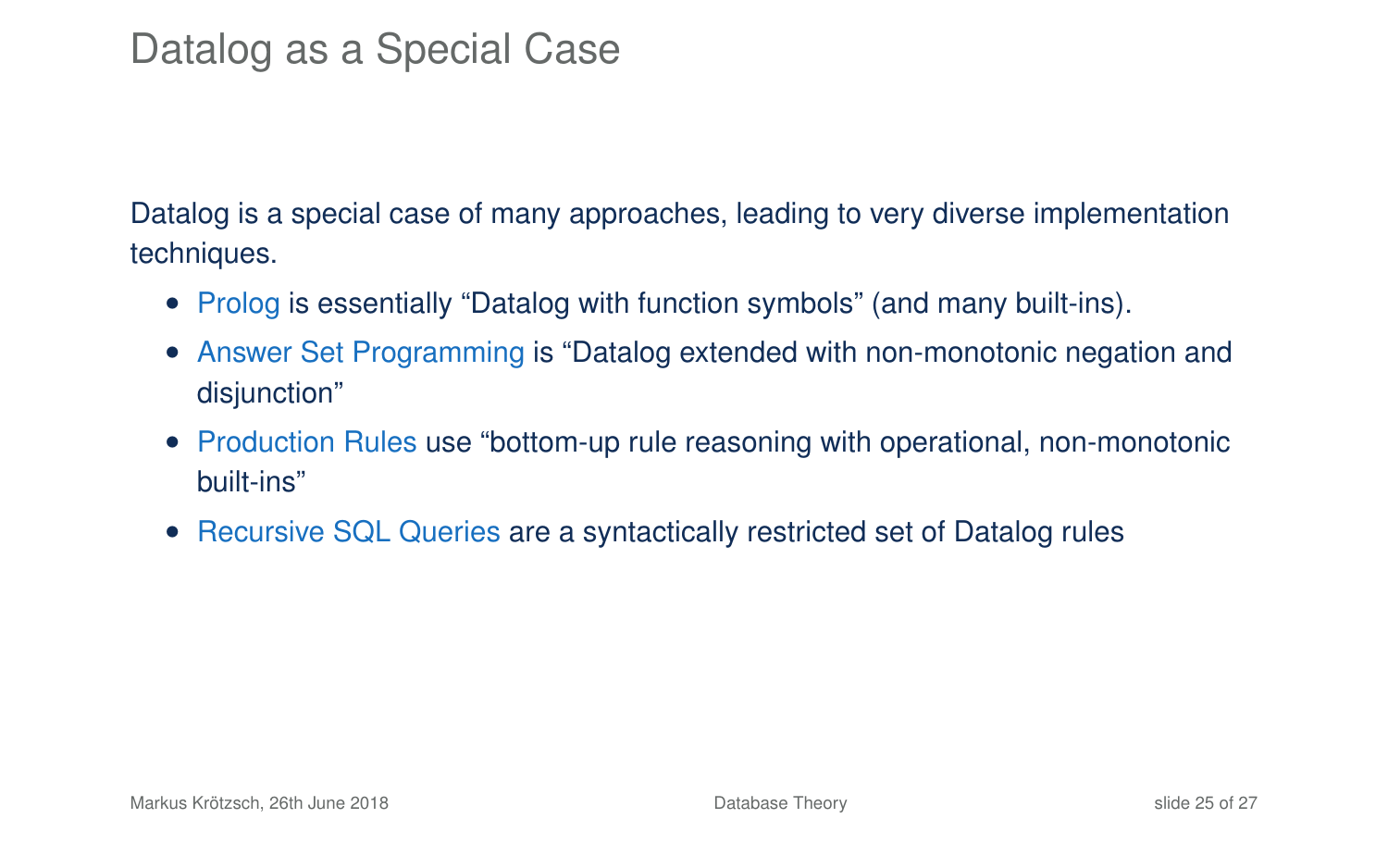- Prolog is essentially "Datalog with function symbols" (and many built-ins).
- Answer Set Programming is "Datalog extended with non-monotonic negation and disjunction"
- Production Rules use "bottom-up rule reasoning with operational, non-monotonic built-ins"
- Recursive SQL Queries are a syntactically restricted set of Datalog rules
- $\rightarrow$  Different scenarios, different optimal solutions
- $\rightarrow$  Not all implementations are complete (e.g., Prolog)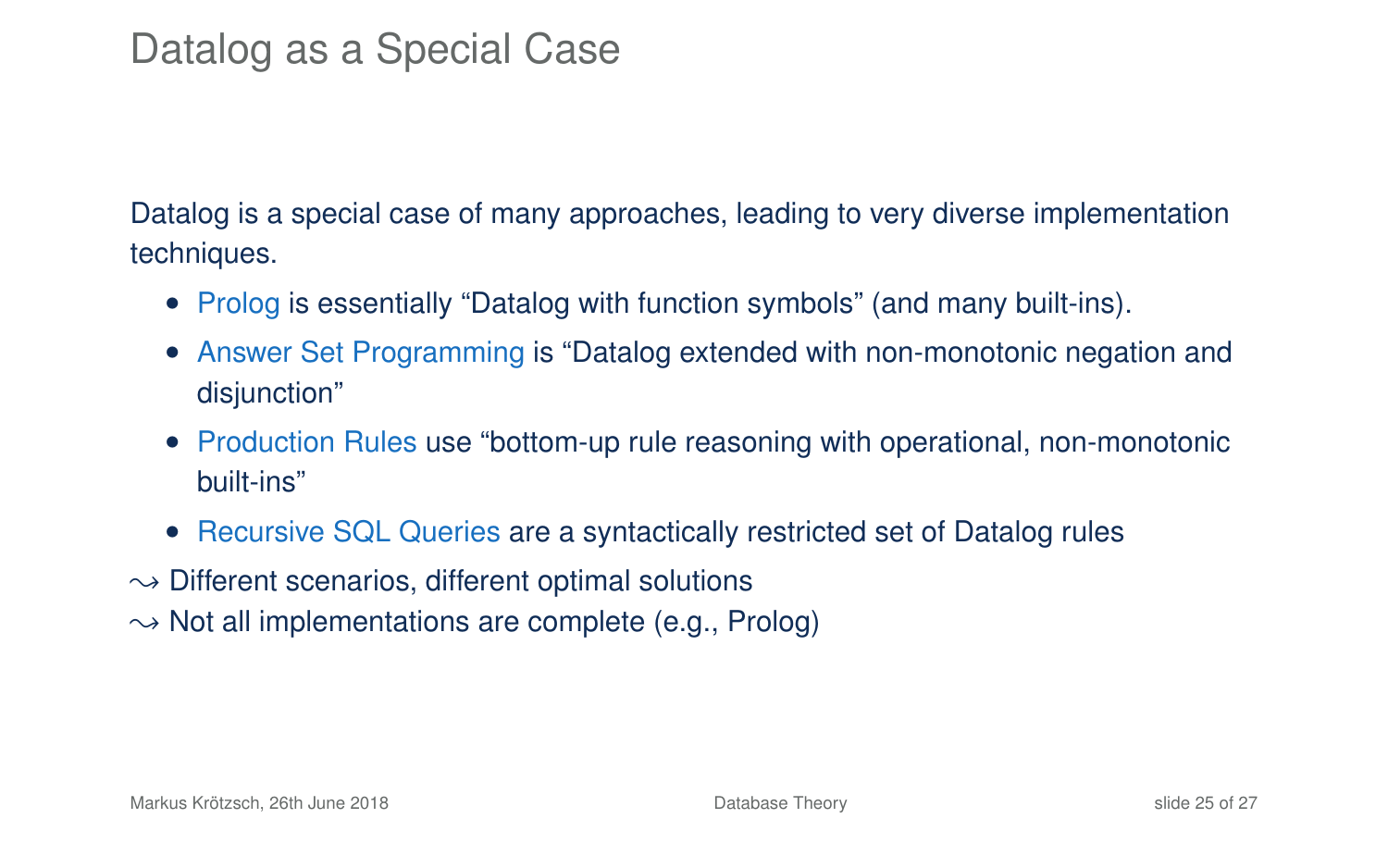#### Datalog Implementation in Practice

#### Dedicated Datalog engines as of 2018 (incomplete):

- RDFox Fast in-memory RDF database with runtime materialisation and updates
- VLog Fast in-memory Datalog materialisation with bindings to several databases, including RDF and RDBMS (co-developed at TU Dresden)
- Llunatic PostgreSQL-based implementation of a rule engine
- Graal In-memory rule engine with RDBMS bindings
- SociaLite and EmptyHeaded Datalog-based languages and engines for social network analysis
- DeepDive Data analysis platform with support for Datalog-based language "DDlog"
- LogicBlox Big data analytics platform that uses Datalog rules (commercial, discontinued?)
- DLV Answer set programming engine that is usable on Datalog programs (commercial)
- Datomic Distributed, versioned database using Datalog as main query language (commercial)
- E Fast theorem prover for first-order logic with equality; can be used on Datalog as well
- $\bullet$  ...

#### $\rightarrow$  Extremely diverse tools for very different requirements

Markus Krötzsch, 26th June 2018 **[Database Theory](#page-0-0)** Database Theory Slide 26 of 27